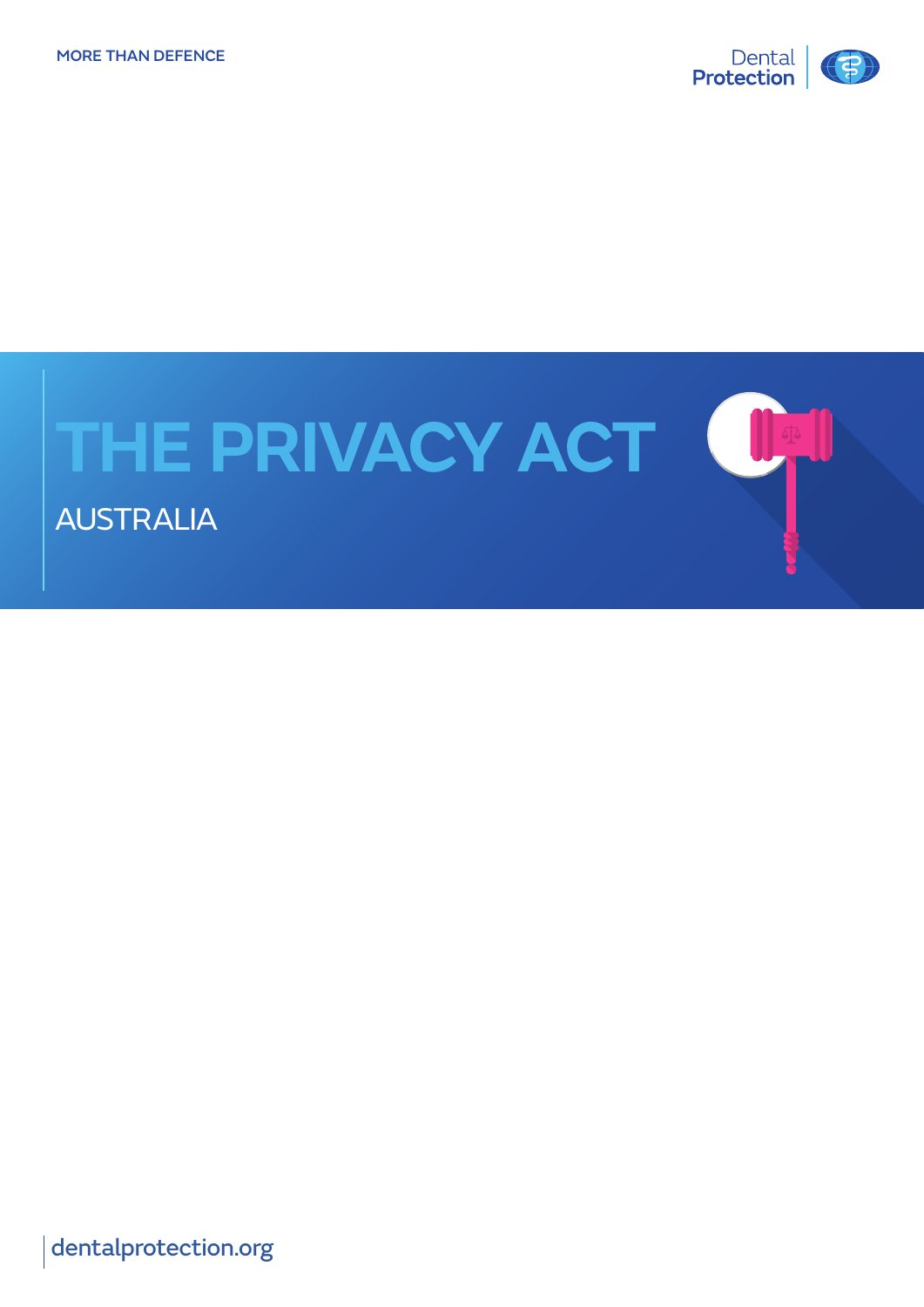## AUSTRALIAN PRIVACY PRINCIPLES

#### **CONTENTS**

| 1.0 | <b>Introduction</b>                     | 4.10                                     | <b>Investigations and reports</b>                                    |  |  |
|-----|-----------------------------------------|------------------------------------------|----------------------------------------------------------------------|--|--|
| 2.0 | The Australian Privacy Principles       | 4.11                                     | Payments and receipts                                                |  |  |
| 3.0 | How it works in practice                | 4.12                                     | Computerised records                                                 |  |  |
| 4.0 | The importance of clinical records      | 4.13                                     | Confidentiality                                                      |  |  |
| 4.1 | What is a clinical record?              | 4.14                                     | How long should you keep records?                                    |  |  |
| 4.2 | What should a written record contain?   | 4.15                                     | <b>Missing notes</b>                                                 |  |  |
| 4.3 | How much detail is needed for treatment | 4.16                                     | Back-ups and safeguards                                              |  |  |
|     | notes?                                  | 4.17                                     | The team approach                                                    |  |  |
| 4.4 | Contemporaneous record                  | 5.0                                      | Summary                                                              |  |  |
| 4.5 | <b>Medical history</b>                  |                                          |                                                                      |  |  |
|     |                                         | <b>Appendix A</b>                        |                                                                      |  |  |
| 4.6 | Correspondence                          |                                          | <b>Model Privacy Policy</b>                                          |  |  |
| 4.7 | Consents and warnings                   |                                          | <b>Appendix B</b>                                                    |  |  |
|     |                                         | Model Request Form for access to records |                                                                      |  |  |
| 4.8 | Drugs and dosages                       |                                          |                                                                      |  |  |
| 4.9 | X-rays                                  |                                          | Appendix C<br>Model explanatory notes for patients requesting access |  |  |
|     |                                         | to their records                         |                                                                      |  |  |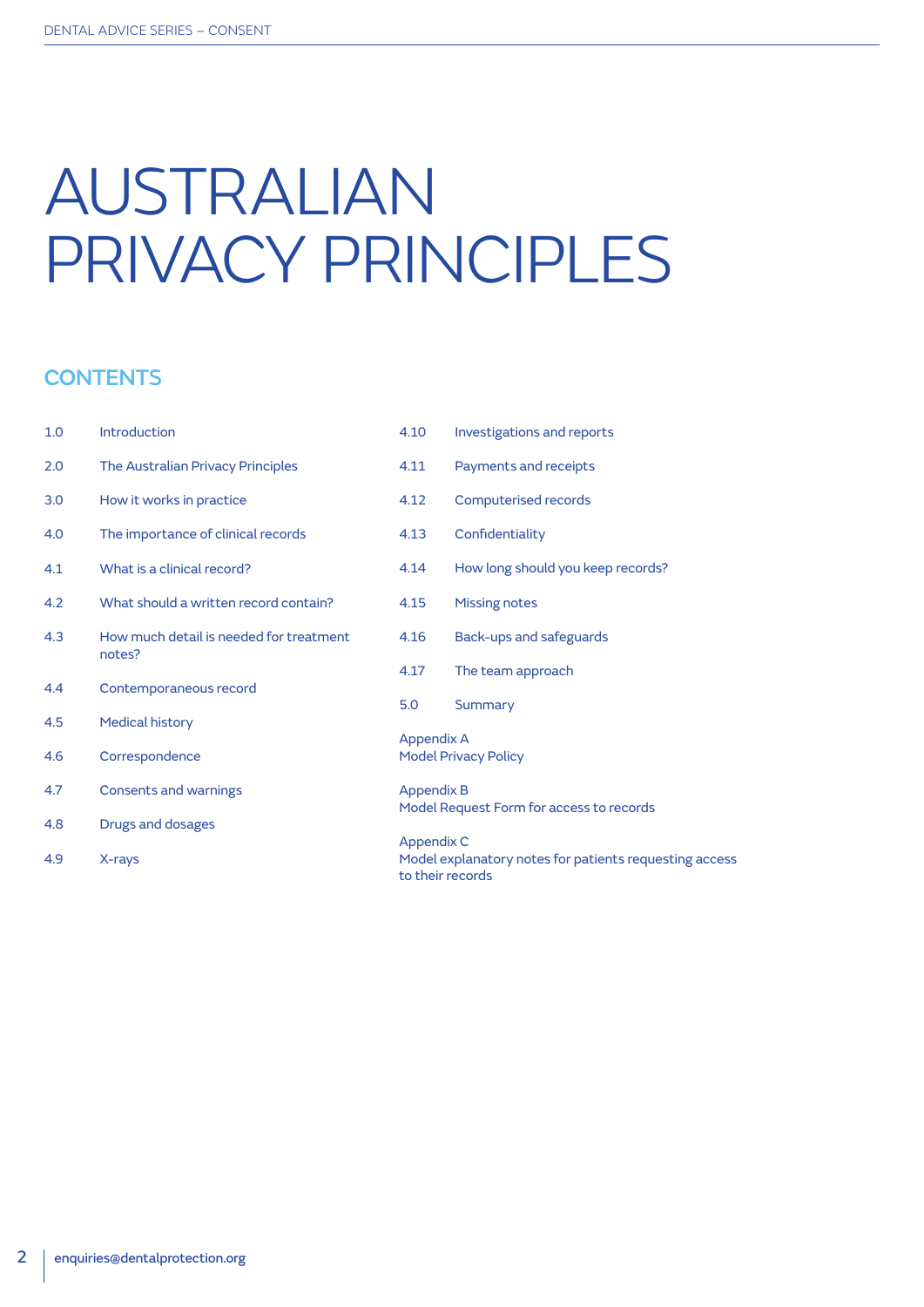# **INTRODUCTION**

*The Privacy Amendment (Private Sector) Act*, an extension of the scope and operation of the *Privacy Act 1998* established minimum national standards of privacy practice in the private healthcare sector and changed the way in which all members of the dental team must view the issue of clinical records.

The impact was quite fundamental for dentistry, because prior to this it had been a well-established principle in Australia (supported by a succession of case law up to and including a High Court decision in the case of Breen v Williams) that healthcare providers had no obligation to supply patients with copies of their medical (or dental) records.

The Privacy legislation was further amended by the *Privacy Amendment (Enhancing Privacy Protection) Act 2012* which was enacted on 12 March 2014 in order to provide for a more open and transparent handling of personal information, provide a mechanism for dealing with complaints, create national consistency and provide the Office of the Australian Information Commissioner (OAIC) greater power.

This evolution of the privacy legislation has almost certainly influenced the profession's attitude to clinical record keeping, as for many, a patient's records had previously been looked upon as being a convenient notepad of dates, treatments and fees charged and received. The fact that most practices refer to clinical records as *"the patient's notes"* is quite revealing, because that's essentially what so many records had been; little more than a convenient aide memoir for the clinician, often full of idiosyncratic "shorthand" and indecipherable text.

Usually (but not always) these "coded" notes meant something to the author, but if the patient came to be seen by another dentist at the practice, then he/she might have great difficulty in understanding the details of the patient's previous treatment.

The new legislation has given the patient a statutory right of access to their records. They have a right to inspect them, whether held in paper (hard copy) form or electronically, and if they request it, they must be provided with copies of the records (and x-rays) and/ or printouts of any records which are held on computer. They also have the right to ask for their personal details to be corrected if they believe it to be inaccurate, out of date, misleading, irrelevant or incomplete.

It is important to understand that the patient's "records" in the context of the legislation, are not restricted to the clinical treatment records (notes) themselves. X-rays, models, photographs, pathology/radiology reports, correspondence and financial records etc, all form part of the "record".

There are some limited exceptions to the automatic right of access to the records. For example, correspondence about the patient's treatment which passes between you and Dental Protection, or between you and Dental Protection's lawyers, or between these lawyers and Dental Protection, if it forms part of *"existing or anticipated legal proceedings"* is not disclosable.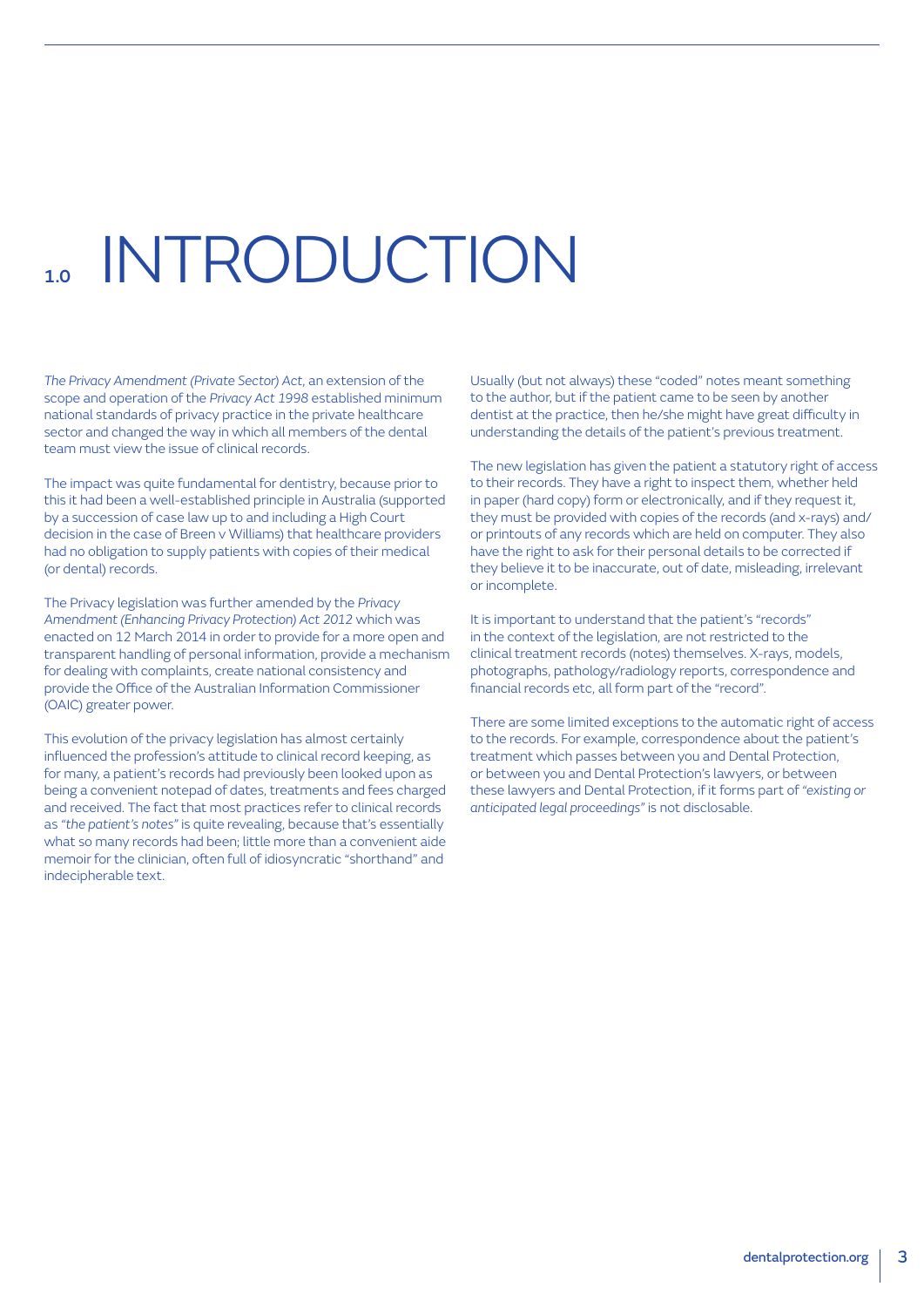### THE AUSTRALIAN PRIVACY PRINCIPLES (APPS)

Central to the structure and operation of the Act are thirteen broad principles that must be complied with which are summarised below. Additional information can be found in Privacy fact sheet 17 – Australia Privacy Principles.1

Some unfamiliar new terms and phrases arise within the APPs (like "collection" and "use" and "disclosure" as they relate to personal and health information), and these terms have a specific meaning under the legislation. They are actually quite logical and in many respects the APPs simply reinforce and formalise what most dental practices were doing already.

#### 13 Australian Privacy Principles: an overview

#### Part 1 – Consideration of personal information privacy

APP 1 – Open and transparent management of personal information.

A dental practice must take reasonable steps to ensure that there are procedures and systems in place to ensure that it complies with the Australian Privacy Principles. Examples include regular staff training, procedures for collections, use and disposal of records and ensuring that adequate security systems are in place to protect the information from misuse, interference or loss.

The dental practice must also have a privacy policy available in an appropriate format, and provided at no charge which covers:

- a. The kinds of information to be collected or held
- b. How this will be collected
- c. For what purpose(s) the information is collected, held or used
- d. Disclosure to any other persons or agencies the identity of the agencies, what is disclosed and for what purpose
- e. The process to enable an individual to access the information
- f. A consent process for the collection of the information
- g. Identification of any situations for which consent is not required, eg, in an emergency
- h. The process by which an individual may complain about a breach of the Australian Privacy Principles
- i. Whether information is to be disclosed to overseas recipients, and which countries this would be to.
- APP 2 Anonymity and pseudonymity.

Under these regulations, individuals must be given the option of not identifying themselves, or using a pseudonym unless compelled through a court /tribunal order or it is impractical for the patient to remain anonymous.

This APP can be met by example, by enabling patients to call and enquire about the services or process of a practice without providing their name or by stating the personal identity boxes (such as name and address) on online contact forms are not mandatory. However, it would be impractical to enter into a therapeutic relationship with a patient who has not provided you with their name or details of their medical history for example and APP2 would therefore not apply.

#### Part 2 – Collection of personal information

APP 3 – Collection of solicited personal information.

You may only collect personal information that is reasonably necessary for the practice's functions/activities, ie, for the provision of dental services.

Sensitive information, such as information about a patient's health, can only be collected if the individual gives consent for this. The consent may be express, for example through a signed consent form, or implied which would be inferred from the patient's actions in the circumstances, but in either case the patient must:

- Be adequately informed about the information you are collecting and why before giving consent to this
- Give consent voluntarily and specifically to the concurrent circumstances
- Have capacity in a legal sense to give consent (see our advice booklet on *Consent* for further discussion surrounding this).

1. [oaic.gov.au/resources/individuals/privacy-fact-sheets/general/privacy-fact-sheet-17-australian-privacy-principles.pd](https://www.oaic.gov.au/resources/individuals/privacy-fact-sheets/general/privacy-fact-sheet-17-australian-privacy-principles.pdf)f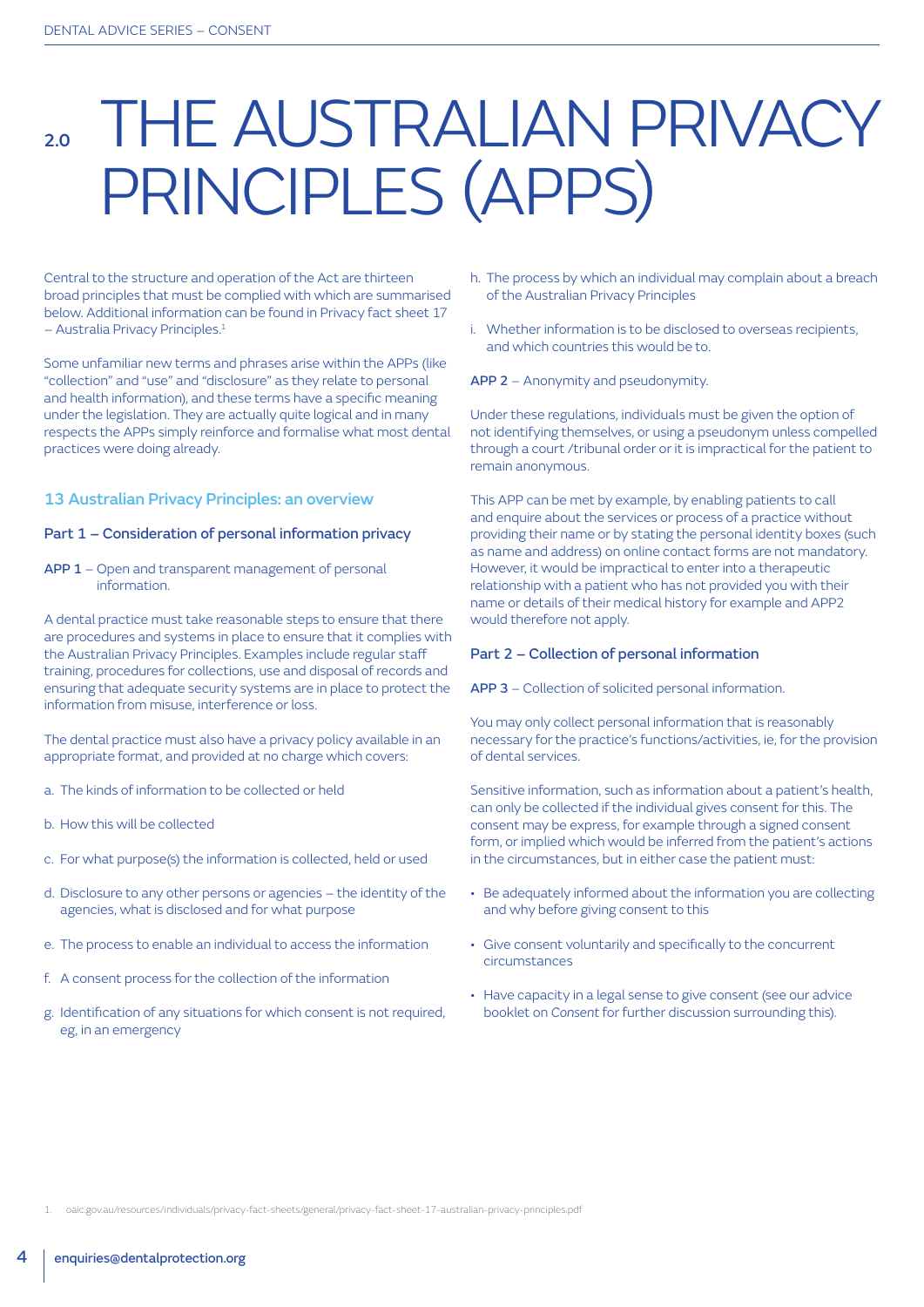APP 4 – Dealing with unsolicited personal information.

If you or your practice receive unsolicited personal information which you could not have collected under APP 3 and which is not contained in a Commonwealth record then you must, as soon as practicable, and only if it is lawful and reasonable to do so, destroy the information or ensure that it is de-identified.

APP 5 – Notification of the collection of personal information.

You must notify patients about your collection of their personal information, including why you collect this information, the consequences if you do not collect it and the existence of your privacy policy. This notification may simply take the form of a notice in the waiting room and/or on your website.

Naturally, if a patient does not speak English as a first language, then more rigorous or additional steps may be required to ensure that they have a full understanding of this.

#### Part 3 – Dealing with personal information

APP 6 – Use or disclosure of personal information.

You may only disclose any information for the particular purpose for which it was collected (the 'primary' purpose), and for dental practices this would be the provision of healthcare services to a patient. There are however some exceptions or 'secondary purposes'. The most likely exceptions to apply to dental practice are:

- 1. If the patient has consented to a secondary use or disclosure
- 2. The patient would reasonably expect the secondary use or disclosure, and that is related to the primary purpose of collection, such as referral of a patient to a colleague or specialist for further treatment or, in the case of sensitive information, directly related to the primary purpose
- 3. The secondary use or disclosure of information is required or authorised by or under an Australian law or court order.

Personal information can be used or disclose personal information where it is reasonably necessary in order to establish, exercise or defend a legal claim.

#### APP 7 – Direct marketing.

Generally, a dental practice cannot only use or disclose personal information for direct marketing purposes. However, if the practice has collected the information directly from the patient and has sought the patient's permission to use their information for direct marketing this becomes permissible.

Regarding the use of a patient's information to enable a dental practice to market directly to them, this is acceptable providing the practice provides a simple way for the patient to 'opt out' from receiving direct marketing communications, or the patient has not made a specific request to the practice not to receive direct marketing information from them.

APP 8 – Cross border disclosure of personal information.

Before personal information is disclosed overseas, an example of which would be to an off-site electronic data storage provider, a practice must take reasonable steps to ensure that the overseas recipient does not breach the APP's.

Appropriate documentation or independent legal advice can be sought to verify this.

If you are not satisfied that the recipient country has similar privacy laws to Australia then you should not disclose the information in the first instance. Then, you can move forwards to enter into a contract with the overseas recipient that requires them to comply with the APP's and/or obtain consent for the patient to disclose their information to an overseas recipient.

If sensitive information is being sent overseas you must:

- Obtain consent of the patient to do so
- Notify the patients as to where this information is being sent and what privacy protections are in place, and
- Advise them that the privacy protections available under Australian law may not apply if they consent to the transfer of their information to an overseas location.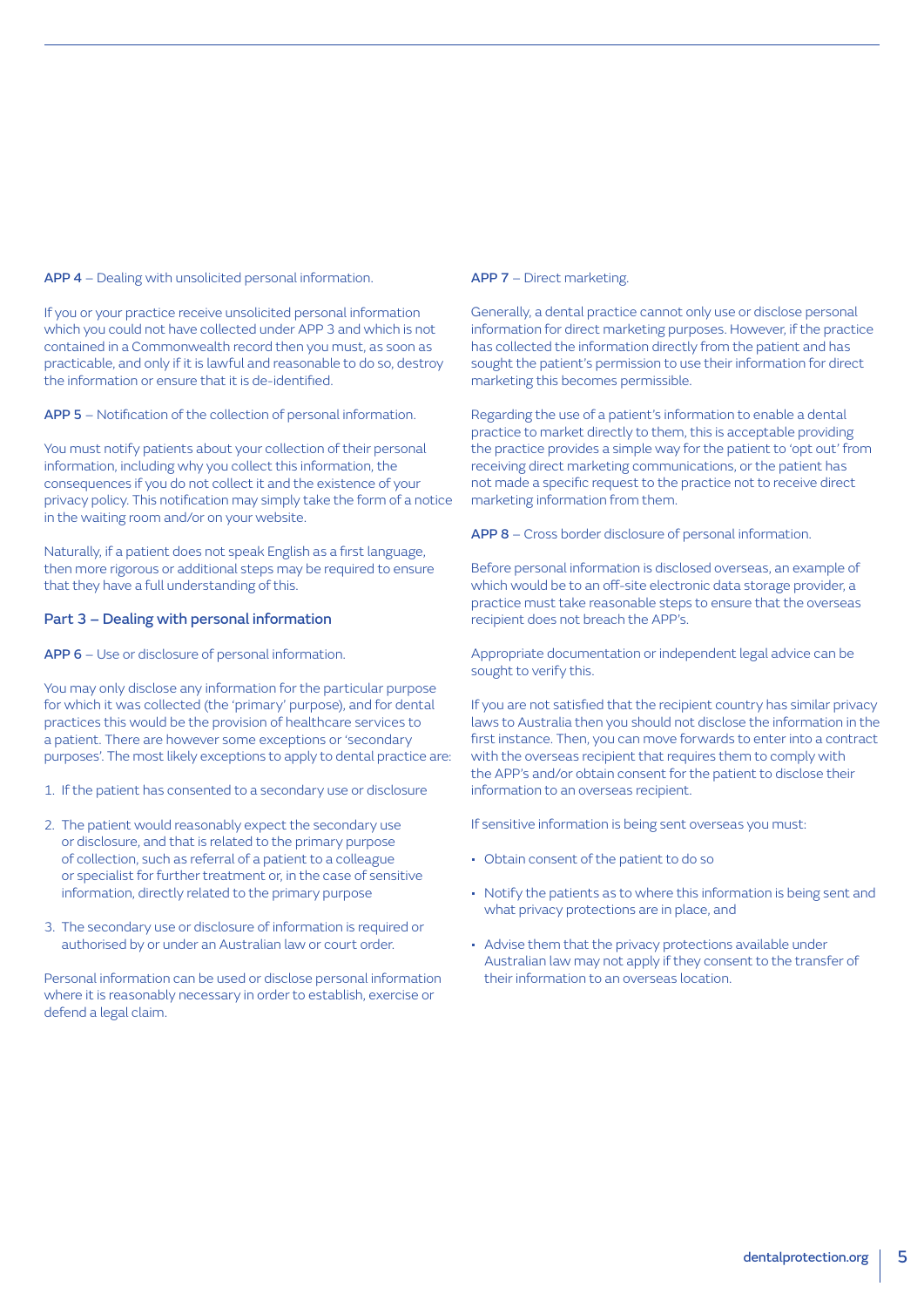#### APP 9 – Adoption, use or disclosure of government related identifiers.

Government related identifiers include Medicare numbers and PCEHR identifiers, and there are only very limited circumstances in which a practice may adopt to use this as their own identifier for the patient.

#### Part 4 – Integrity of personal information

APP 10 - Quality of personal information.

A practice must take reasonable steps to ensure that the personal information that it collects, uses and discloses is accurate, up to date and complete. Example of this may include updating contact details and health history forms.

#### APP 11 - Security of personal information.

A practice must take reasonable steps to protect the personal information it holds from misuses, interference or loss; and form unauthorised access, modification or disclosure.

Reasonable steps may include:

- Protection with robust IT systems including firewalls, virus protection, frequent password updates, backups and appropriate maintenance of both hard and software.
- Procedures to ensure appropriate staff access levels, preferably password locked and appropriate and safe use of the internet and email
- Staff confidentiality agreements
- Building security and alarms.

#### Part 5 – Access to, and correction of, personal information

APP 12 – Access to personal information.

A practice is required to provide personal information held about an individual on request (unless a specific exception applies).

Prior to releasing this information, for example a copy of the clinical records, the practice must first verify that the request was made by the individual concerned. The information must then be released within 30 calendar days, and must be provided in the manner requested by the individual if it is reasonable and practicable to do so; soft or hard copy for example. If you are unable to provide the information in the manner they have requested, the patient must be advised in writing.

It is acceptable to impose a reasonable fee for the provision of information in order to cover administrative time and additional charges such as photocopying and postage. The legislation emphasises that this amount cannot be excessive.

APP 13 – Correction of personal information.

- You are required to correct personal information that is found to be incorrect.
- You may also notify other organisations of a correction to personal information that was previously provided.
- You must respond to a request to correct personal information within 30 calendar days and cannot impose a charge for this.

#### Notifiable Data Breaches Scheme

When the *Privacy Amendment (Notifiable Data Breaches) Act 2017* was passed, it had a significant implication on all healthcare providers to ensure that the data that they keep about their patients is well-protected and backed up. Following the passing of the Act, the Notifiable Data Breaches Scheme came into effect on 22 February 2018.

The following terms are used and should be understood:

**Personal information** is information that can be used to identify an individual, such as their name, address, Medicare number or phone number. Part of an individual's personal information can also include their medical and social history.

A **data breach** happens when personal information held by an organisation is accessed by an unauthorised party, disclosed to an unauthorised party, or if the data is lost. This can include losing a computer with patient details, information mistakenly given to the wrong person or when a database is hacked through malware or ransomware.

A **notifiable data breach** is a data breach that is likely to result in serious harm to one or more individuals whose personal information has been compromised. **Serious harm** can include emotional, financial, reputational, physical or psychological harm.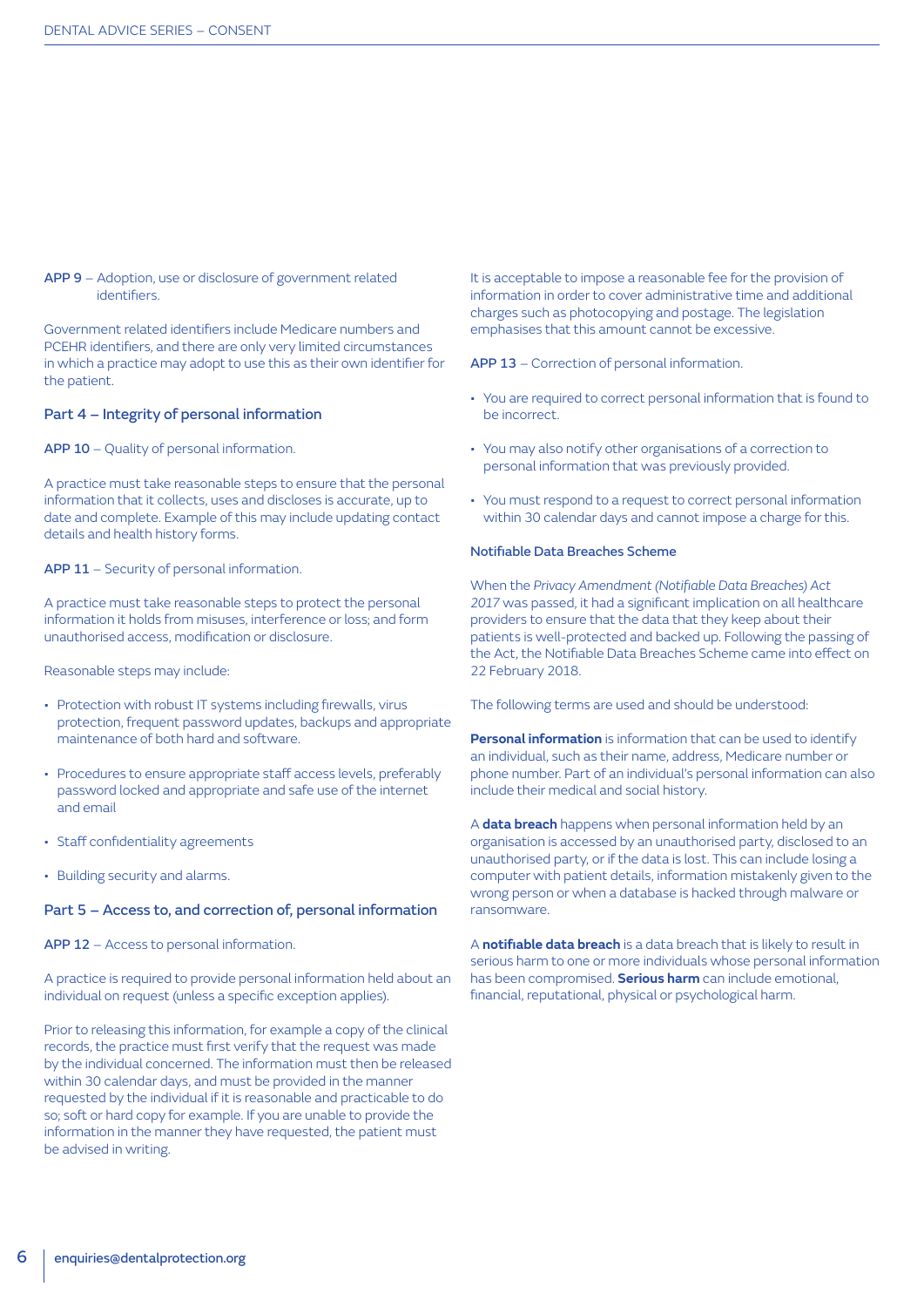#### What to do when a data breach occurs

When a data breach occurs, the first step that a dentist should take is to try to contain the data breach so that the information cannot be accessed or disseminated further. The next steps involve assessing the data breach, what caused it and whether it can be prevented from happening again in the future, and whether any individuals involved can be harmed due to the data breach.

If it is deemed that a notifiable data breach has occurred – that is, it is likely to result in serious harm to an individual, then the dentists have an obligation to notify the affected individuals as well as the Office of the Australian Information Commissioner (OAIC) if they believe a notifiable data breach has occurred, within 30 calendar days.

The affected individuals can be informed in a number of ways – by letter, email, phone or online. A practice can either contact all those whose personal information has been released or only those who are deemed to be likely to result in serious harm. If the individuals are not contactable, another option is to publish a notification on the practice website and to take reasonable steps to tell patients of the data breach. The purpose of this is to allow those affected individuals to be on alert and to be aware that their information may have been accessed by an unauthorised party.

The dentist should also inform the OAIC using a Notifiable Data Breach Form, which includes a description of the data breach that has occurred, the steps the practice will take to prevent or reduce this from happening, any remedial action taken to assist individuals who have been affected, and how the affected individuals have been contacted and informed of the data breach.

The Office of the Australian Commissioner can be contacted and the breach discussed with them in order to try to understand whether data breaches need to be notified.

Failure to notify the OAIC and affected individuals can lead to penalties being imposed on the dentists, such as fines or enforceable undertakings.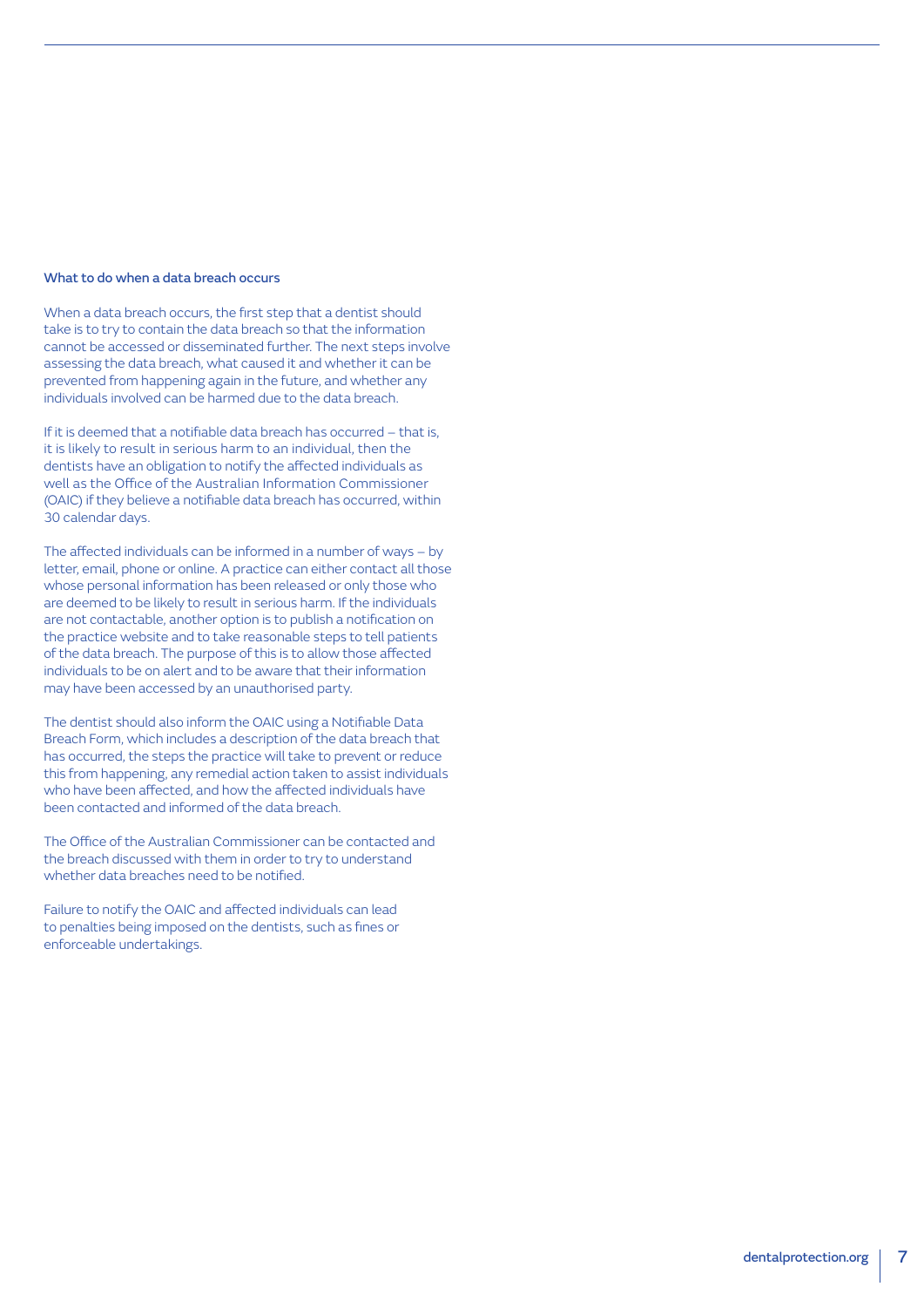### 3.0 HOW IT WORKS IN PRINCIPLE

#### 3.1 Privacy Policy

Under Australian Privacy Principle 1 – the Principle of Open and transparent management of personal information – the dentist must take reasonable steps to let a patient know what sort of personal information the practice holds, for what purposes, and how it collects, holds, uses and discloses that information. Dentists and dental practices will have a legal obligation to provide documentation that clearly sets out the policies for the management of the personal information they hold about their patients and former patients.

This document is described as a **Privacy Policy** which could be:

- A sign in the practice
- A leaflet or printed sheet eg, in the waiting area (that can be taken away by patients, or handed out if someone asks for it)
- A website or homepage.

An example of a 'Model' Privacy Policy is provided at Appendix A, to give you an idea of what it might look like. It is up to each individual practice to decide how to present the information and to personalise it to the style of the practice (see comments at 3.2 below). Individuals must be able to access the policy easily and be able to understand it. Where a patient's first language is not English, or where a patient has disabilities or literacy/learning difficulties, reasonable steps should be taken to ensure that the information is communicated and as far as possible, understood by the patient.

#### 3.2 Requests for access

Patients should be encouraged to put any request for access to their records in writing. This is particularly important when a second party is making the request on behalf of the patient, and with the patient's authority. A model request form is provided at Appendix B, which can be modified and tailored to your own requirements.

You may find it helpful to provide the patient with some explanatory notes when they ask for more information about these issues, or request access to their records. An example of such a document is provided at Appendix C, which can help to establish a clear understanding of what the patient can, and cannot expect. Having such a document also helps to avoid any uncertainty or inconsistency of approach amongst members of the practice staff.

Although the thrust of the new legislation is to establish minimum national standards of privacy practice, it has been designed in a way which allows individual organisations as much flexibility as possible in how they will achieve the Australian Policy Principles in their own practice, to suit the clinical setting (practice, or hospital, or Government clinic) and to suit its individual style – not all practices are the same.

#### 3.3 Explanations

Good privacy practice would give the patient an opportunity to discuss their records if they want to, and to be given explanations of any entries by the healthcare provider or staff member. On rare occasions, it may be helpful or more appropriate for this explanation to come from an independent clinician, and in such cases the dentist whose records are under consideration should facilitate access, with the patient's consent, by passing the records (or copies thereof) to the independent clinician for the purpose of these discussions. These records still remain the property of the original dentist.

#### 3.4 Amendment requests

If the patient believes that information about them, held in their paper or computerised records is incorrect, inaccurate, incomplete or out of date, they will have a new statutory right to ask the dentist to correct any relevant entries. Where the healthcare provider, or the holder of the records (eg, a private hospital or clinic) does not accept the patient's proposed corrections/amendments, then they can leave the original record unamended, but agree to include the patient's statement separately within the record, noting that the facts are in dispute.

In other countries where patients have had access to their health records for some years, it didn't take long for practitioners to realise that clinical records are not written for the benefit of the clinician, but are in fact an integral part of patient care.

Consequently, one should be aware of the patient's new rights under this legislation. Records should contain factual information, not emotional outbursts. If patients discover abusive or inappropriate comments in their records, it is highly likely that they would retaliate with a formal complaint against the dentist.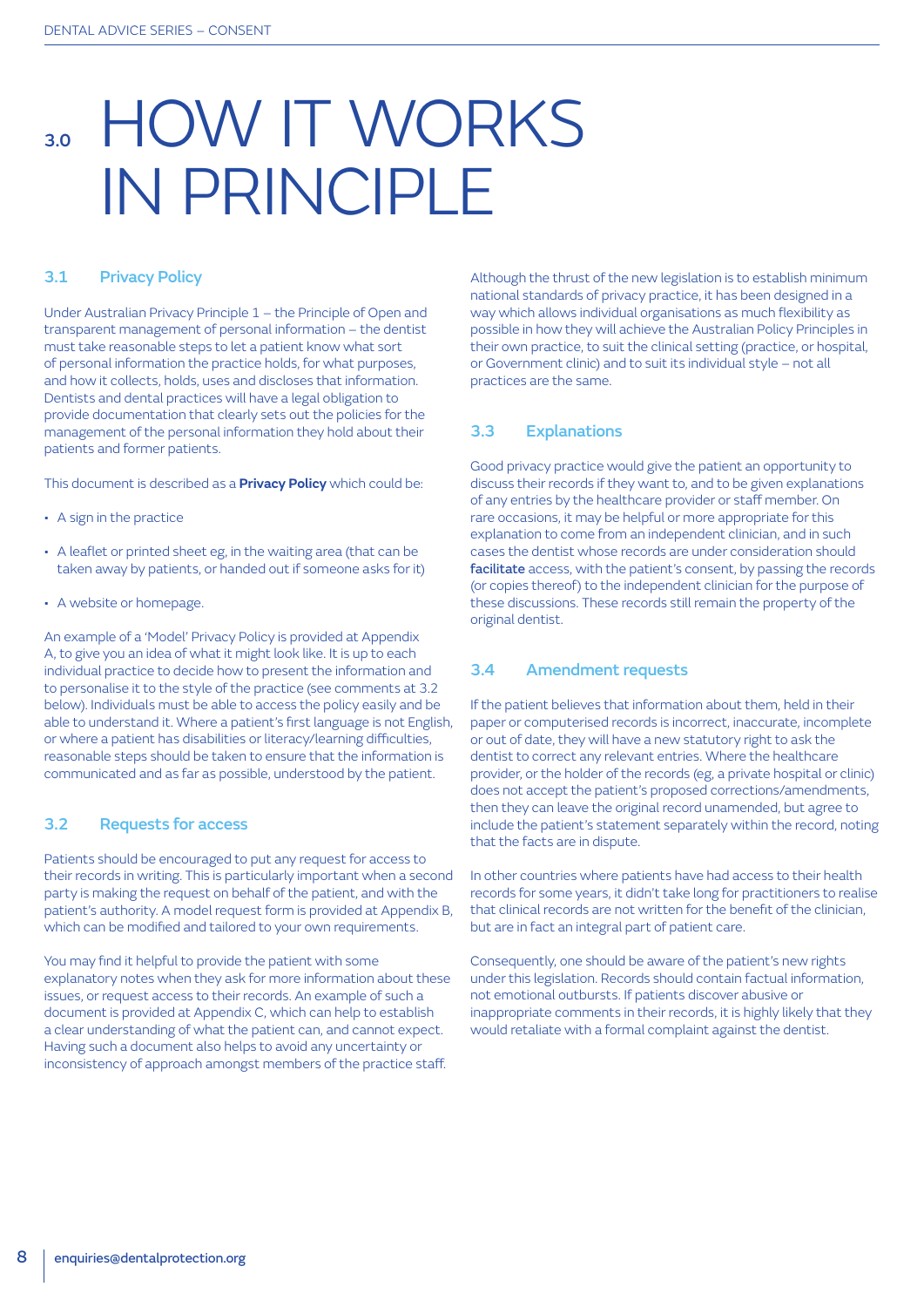#### 3.5 Administration

Dentists can charge for the time involved in providing this access, and they can also ask the patient to meet the administrative costs of photocopying, or of having models and x-rays copied (if this is requested by the patient). However, the Act requires that this administrative fee must not be set at an excessive level which is designed to discourage an individual from accessing their records.

#### 3.6 Complaints and compliance

Complaints relating to any aspect of privacy or the failure to comply with the APPs, are directed to the Office of the Australian Information Commissioner. In general, the Act requires these complaints to be investigated and a determination made. The Commissioner has powers to compel the release of documents, the interviewing of witnesses, and the attendance of any party at compulsory conferences, but the emphasis will be upon a voluntary resolution of any problems between the parties involving (where necessary) a conciliation process which will be overseen by the Commissioner.

Available sanctions are a finding of breach, a warning, a requirement to comply and/or make restitution to the patient, or an award of compensation that will be enforceable through the Federal judicial processes. The fines that can be levied are up to \$340,000 for individuals and \$1.7 million for organisations.

#### 3.7 Further information

More information is available from the Office of the Australian Information Commissioner (OAIC). The guidelines are available in hard copy form, upon application, or alternatively can be accessed at [oaic.gov.au](http://www.oaic.gov.au).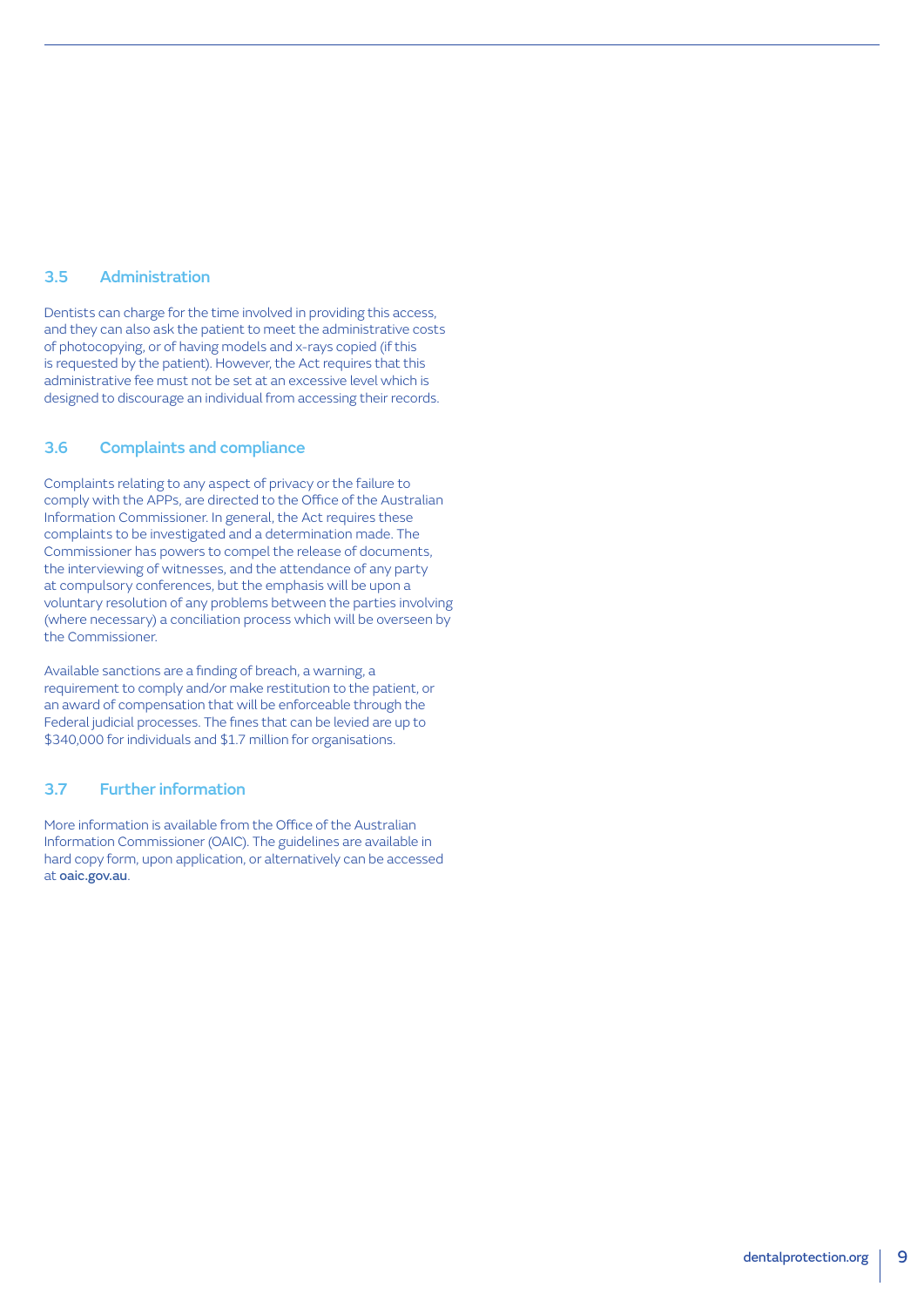### THE IMPORTANCE OF RECORDS

One of the most frustrating aspects of the dentolegal work undertaken by Dental Protection is finding a member's position undermined by the lack of supportive information in the patient's clinical records, even when the treatment provided has been of a high standard.

Dental Protection places great emphasis on risk management, and this information pack is designed to highlight common problems and misunderstandings regarding clinical records, to suggest practical ways of overcoming them, and to provide a platform for improving the quality of clinical record keeping generally.

The importance of clinical records has been brought sharply into focus, partly by a steady increase in complaints and litigation, and more specifically by the bringing into force (on 21 December 2001) of the *Privacy Amendment (Private Sector) Act 2000* and further amended by the *Privacy Amendment (Enhancing Privacy Protection) Act 2012,* enacted on 12 March 2014. The steady march of consumerism makes patients more ready to question the treatment provided for them, and clinical records are coming under increasing scrutiny in complaints to AHPRA/ HSC/OHO and similar bodies. They are often the focus of investigations by various Health Funds, in litigation of all kinds, and in matters which are brought to the attention of the Dental Board.

The irony of record keeping and paperwork generally is that it is the part of dentistry which most practitioners hate; consequently, they spend as little time as possible on it, perhaps because it is often seen as a distraction from (and less important than) the main "task", ie, the clinical work itself. This can leave the practitioner exposed and vulnerable to problems on all fronts.

Every member of the dental team can play a valuable part in ensuring that the practice's record keeping is of a high standard. Poor record keeping can make it difficult or impossible to defend claims of clinical negligence, or professional misconduct; it can lead to disputes over money and can cost the practice large sums of money. It can cause mistrust and confusion, and can lead to complaints. It can waste endless hours of "fire-fighting" to resolve problems caused by poor record keeping, and it can even lead to the most serious (and fatal) consequences.

#### 4.1 What is a clinical record?

The Dental Board guidelines on Dental records set out a comprehensive list of what should be included in a clinical record in contemporary Australian dental practice<sup>2</sup> and should be read in conjunction with this section.

A clinical record consists of any or all of the following:

- Clinical notes (record cards/envelopes) including medical history
- X-rays (and associated tracing, if relevant), MRI and other scans
- Investigations (Pathology reports, Radiology reports, Pulse oximeter print-outs etc)
- Models
- Photographs (including intra-oral camera images, whether in printed or digital form)
- Correspondence
- Other information eg, laboratory tickets, appointment cards, etc.

Computerised records are considered in due course, but it is important to realise that the APPs apply equally to all forms of record.

#### 4.2 What should a written record contain?

- (a) Date of the appointment and clinician identifying details
- (b) Up-to-date medical history
- (c) The date, diagnosis and treatment notes every time the patient is seen, with full details of any particular incidents, episodes or discussions
- (d) Monitoring information such as BPE/PSR/CPITN scores, periodontal probing depths and other indices, tracking of oral pathology and other conditions – consideration ought to be given to the new periodontal disease classification system, introduced in late 2018/early 2019 when documenting the periodontal condition
- (e) All payments made by the patient
- (f) All correspondence to and from the patient, or any third party (specialist, other dentists, doctor, etc)
- (g) Consents obtained and warnings given
- (h) Findings/diagnosis on X-rays particularly if discovered after the patient has left the surgery
- (i) Drugs given and dosages
- (j) Anything else you consider to be relevant.

2. [dentalboard.gov.au/Codes-Guidelines/Policies-Codes-Guidelines.aspx](http://www.dentalboard.gov.au/Codes-Guidelines/Policies-Codes-Guidelines.aspx)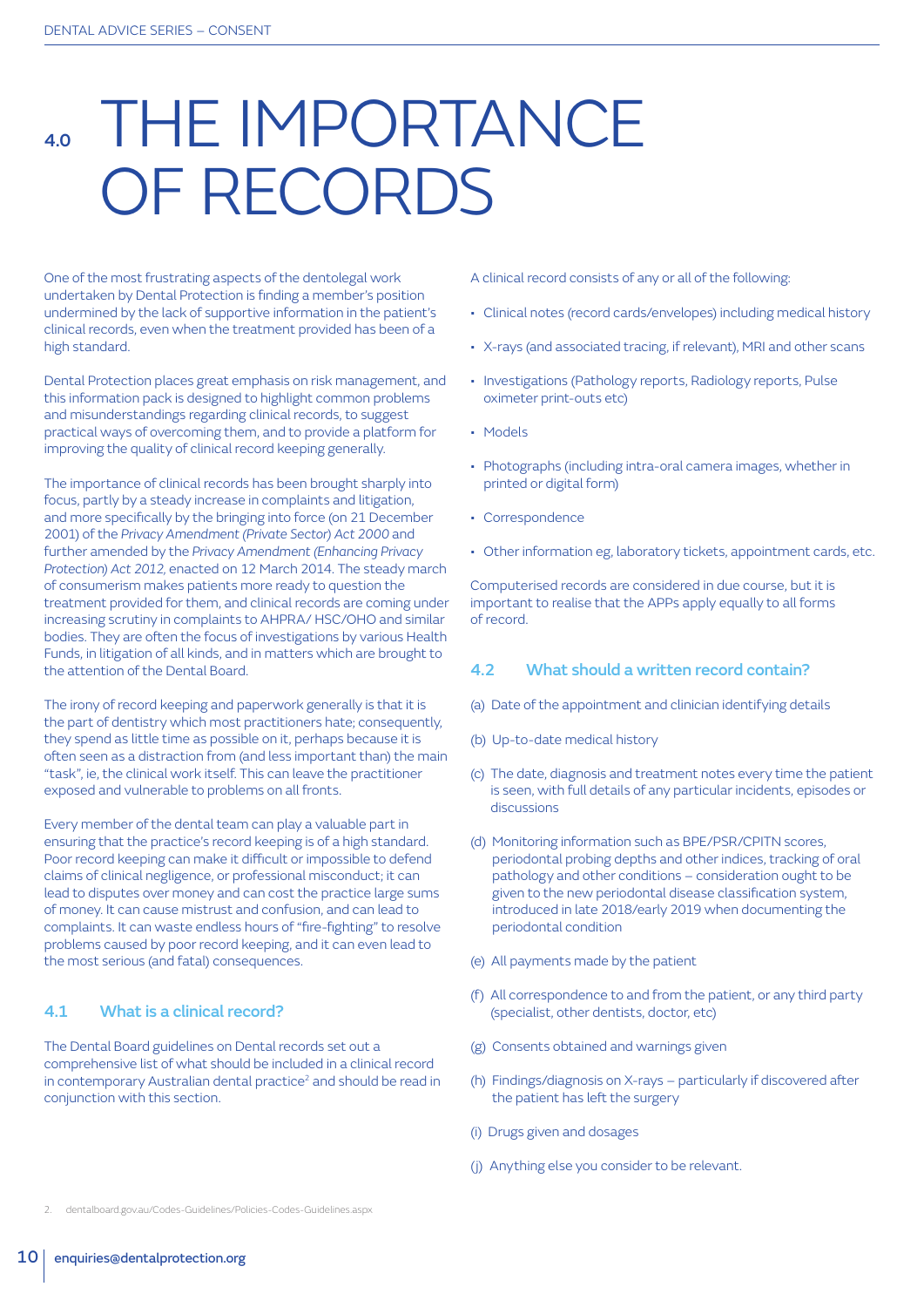#### 4.3 How much detail is needed for treatment notes?

It is commonly believed that clinical records are notes made solely for the dentist's own benefit – this is not the case. Records should be kept as a clear summary of what you did, and why, and should be sufficiently clear and logical to be understood by any third party who might read them. Patients may now request access to copies of their records, then seek a second opinion from another clinician, based upon your records and x-rays etc. Clinical records provide the best and most lasting evidence of the professional care and ethical attention you have provided for a patient.

At one extreme is the half page of A4 which dental school/hospital staff often write in their clinical notes. At the other extreme is the brief illegible graffiti which even the writer has trouble in deciphering at a subsequent visit. The worse scenario of all, of course, is no records at all.

It is important to appreciate the key aspects, so that you spend your time ensuring that these are covered, even if you spend less time on the more trivial details, or "optional extras".

Remember that people who have never met you will often be judging you from the kind of picture that is presented by your clinical notes and records. In this context, most reasonable observers would consider it acceptable to use abbreviated notes, and some medical "shorthand" is a fact of life and widely accepted in medical/hospital practice. You are probably already using terms like LA – GA – c/o – o/e – TTP – l/s – (perhaps many others); or when prescribing, abbreviations such as qds – bid, etc.

However, you should remember always to give a full and detailed report of any incidents, episodes or discussions (no shorthand here) eg, *"patient felt faint after local anaesthetic. Made supine. Fully recovered and pulse normal after three minutes"* or *"patient complained of palpitations after local anaesthetic (aspirating 2% lignocaine, 1:80,000 adrenaline)* or *"patient requested extraction but agreed to filling after some discussion".*

In computerised practices – particularly those working within Health Funds – it is common to see item numbers (from the ADA Glossary) used in the treatment history instead of a full treatment description. This practice should be avoided, not least because the Health Fund might raise a challenge on the basis that there is no record of what you actually did, in circumstances where they are suggesting that the item number you claimed is not applicable to the procedure you carried out. The fund could argue that the record shows only what was claimed, not what was done.

While the content of the notes is obviously paramount, the presentation of the notes/records conveys either a picture of care, attention to detail and organisation, or of a lack of it. Computerised records have the advantage that they should at least be clear and well presented; in any paper records, handwriting should be clearly legible.

Notes which are spread across several duplicate cards with "notes missing" entered here and there, does not inspire confidence and it begs the question of whether you had the main notes, medical history and X-rays available on the day you carried out a certain important procedure which had been written up on a "duplicate" card.

Let us now look at some of these key aspects of treatment notes in a bit more detail.

#### 4.4 Contemporaneous record

The most essential requirement is a dated entry, summarising the treatment provided for the patient, your diagnosis/report/ observations etc. Positive signs (what you can discover for yourself) and symptoms (what the patient tells you about the problem) are important, so also is the absence of them (tooth not tender to percussion, lymph nodes not enlarged, no swelling, not painful, no change in medical history, etc).

If you speak to the patient on the phone, or refer the patient, or speak to his/her doctor, or indeed do anything concerned with the patient, remember to write it down and date the entry.

"Contemporaneous" means "recorded at the time", and it is easier than one might think, to identify entries made after the event, or to recognise record cards which have been re-written or altered. The importance of an audit trail for computerised records is covered separately at 4.12. Records should be in diary sequence with other dated entries, and no attempt should ever be made to "cover one's tracks" by altering or "improving" an original record card entry, or by substituting a modified record card for the original. Such efforts can easily transform a small problem into a major one, or even into a criminal matter.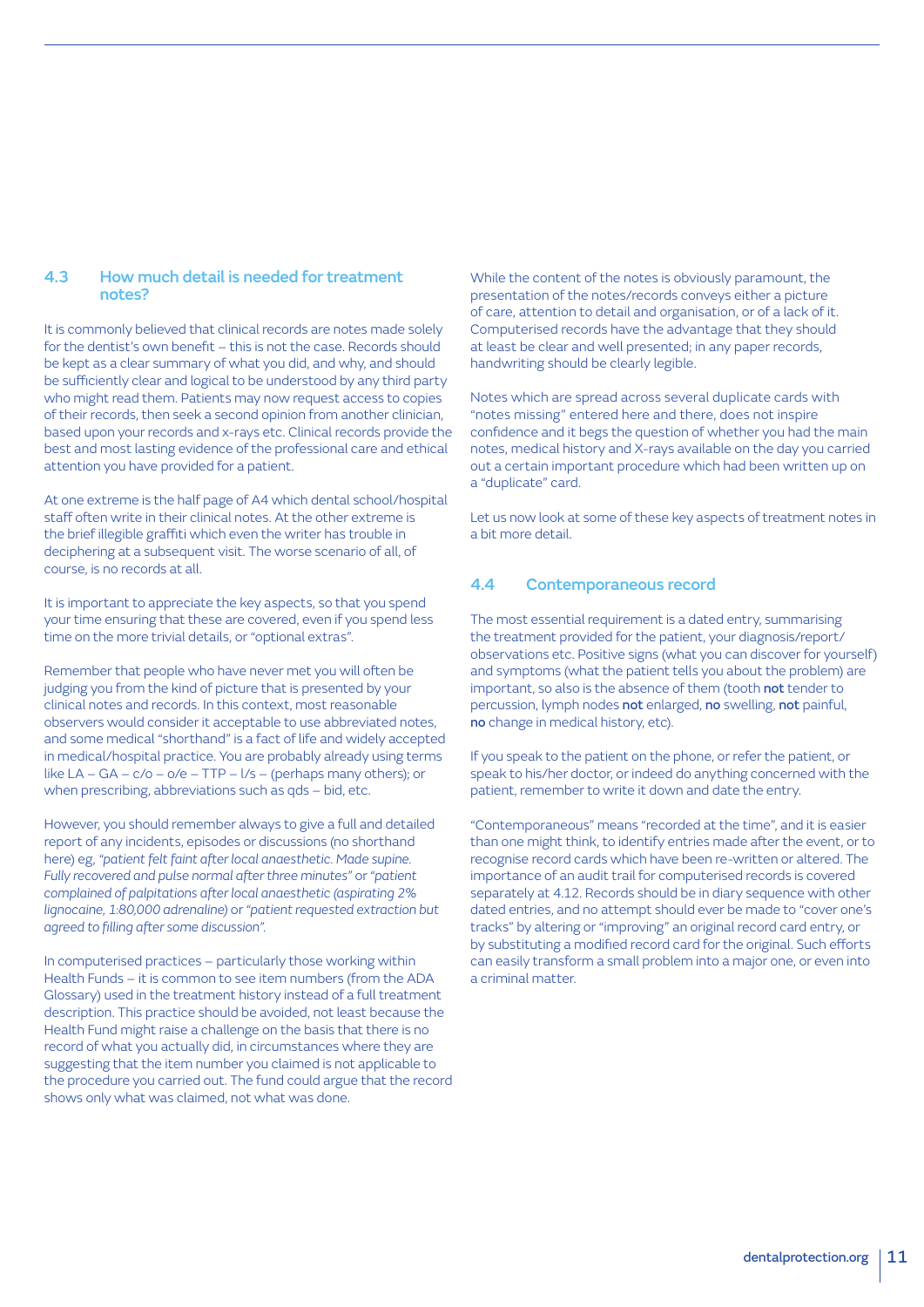#### 4.5 Medical history

Everybody realises the importance of taking a full, written medical history at the time of the first examination of a new patient. The problem often arises, however, that at subsequent recall examinations (check-ups) the medical history is not formally updated, and no written entry is made on the notes to the effect that you have confirmed that the medical history is unchanged. This important information needs to be up to date not only for medicolegal reasons, but also to comply with APP11 (Security of personal information).

#### 4.6 Correspondence

Always keep copies of any correspondence with the patient, referral letters to specialists, and other correspondence. When writing any letter, try to picture the image it might convey subsequently to the patient, or to others who are reading it later under different circumstances. Choose your words carefully or you may live to regret them!

#### 4.7 Consents and warnings

Records are inextricably linked with the topic of consent, and they should meticulously document each stage of the consent process:

- 1. First and foremost, respect any patient's fundamental right to decide whether or not they wish to proceed with any dental treatment. This right is enshrined in many acts and regulations.
- 2. Assess the patient's competence to consent, bearing in mind their age and their ability to understand:
	- (a) the nature of the proposed treatment
	- (b) its purpose
	- (c) any risks and limitations
	- (d) comparisons with any alternative treatment options which are available (including that of doing no treatment at all)
	- (e) costs of all options.
- 3. Satisfy yourself regarding the authority of the patient (or that of anyone else acting on the patient's behalf) to give consent to the proposed treatment.
- 4. Provide the patient with as much information as is appropriate and relevant (and as is required by the patient) regarding the points at 2(a) (b) (c) (d) and (e). Invite questions from the patient, and answer any such questions fully, truthfully and fairly, trying to avoid making any dismissive comments about any possible risks.
- 5. If the patient is undecided, it is prudent to defer treatment. Be prepared to offer a second opinion or further discussion.
- 6. Keep good and careful records of all matters concerning the question of consent. This may or may not include a consent form; such a form should be seen as an adjunct to the consent process, not as an alternative to the sharing of information that should be central to the process.

Dental Protection is often asked by our members why we do not publish "approved" consent forms for use in various situations and circumstances. Such requests fail to recognise that consent is a process of exchanging information, between dentist and patient, and not simply a question of getting a signature on a piece of paper. For Dental Protection to provide consent forms would imply that to obtain the patient's signature on such a form would be a valid consent; unless the consent process has been properly carried out, however, the form might have no legal value.

Separate, more specific written consents should be obtained for certain procedures:

- (a) General Anaesthetic and treatment carried out under it
- (b) Sedation (IV/RA) and treatment carried out under it
- (c) Implants
- (d) Surgery (especially impacted lower third molars)
- (e) any other treatment that can be deemed to be elective and/or expensive (such as a "full mouth makeover").

In each case, the consent form should incorporate or be accompanied by formal written warnings about necessary precautions (eg, not eating or drinking for a period of time, not driving afterwards, being accompanied by a responsible person etc) or possible adverse reactions of consequences. In the case of "elective" procedures, it is sensible to include a brief summary of the reasons for carrying out the procedure, including what might happen if the procedure were not to be carried out at all.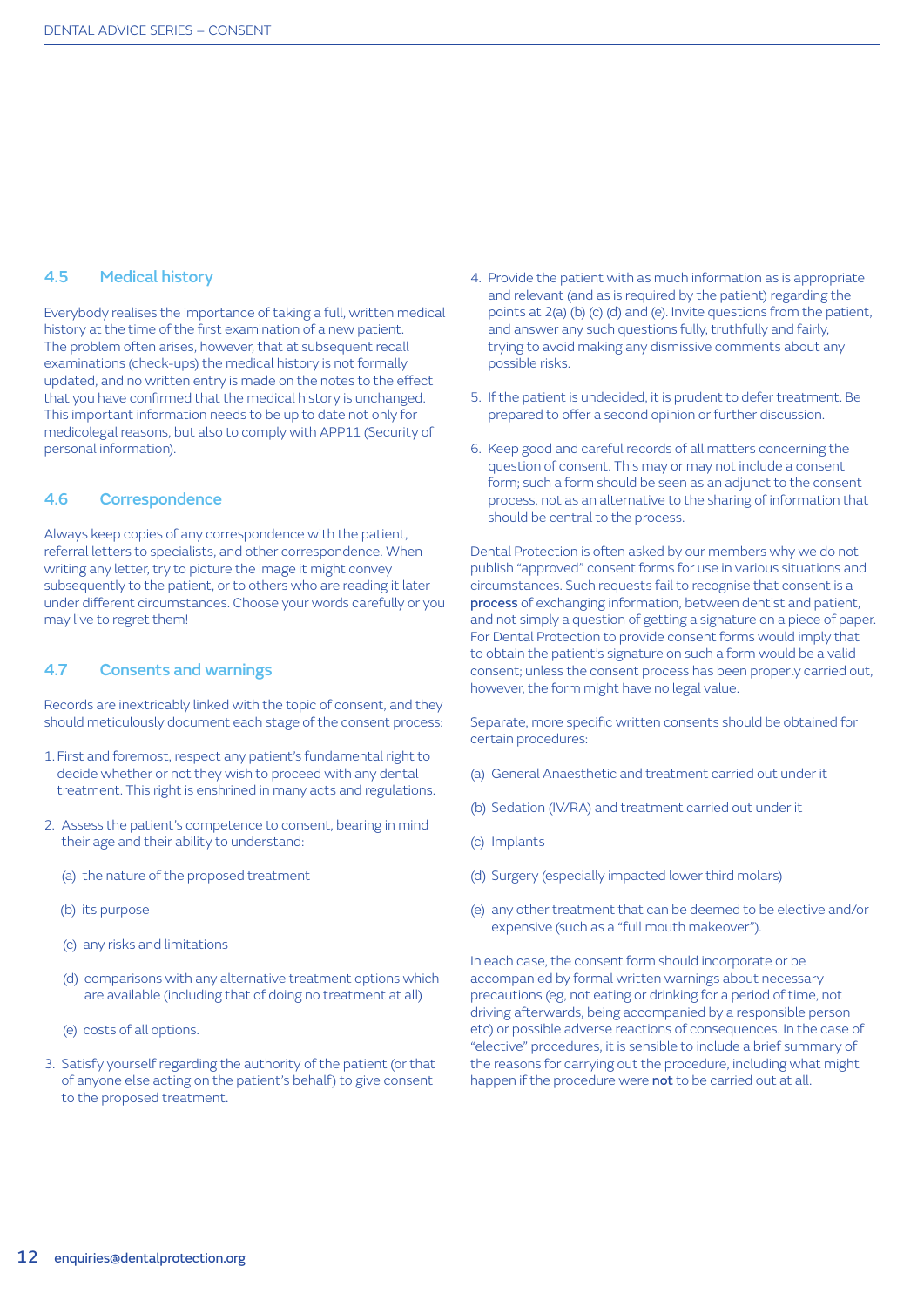A solution to standardise the provision of these warnings would be to provide them in writing . A copy of this could be given to the patient, and they could sign a formal confirmation that they have received a copy of the relevant warning. This could conveniently take the form of a self-adhesive sticker affixed to the notes, eg, "ADVICE SHEET 5 GIVEN TO PATIENT", which the patient then signs and dates. Alternatively, the warnings could be printed on the reverse of the consent sheet, so that identical copies are held by the patient and the dentist.

Although a formal consent form is not necessary for something as routine as a simple extraction, it is still a good idea to give the patient written (as well as verbal) post-operative instructions/ advice. It helps to avoid problems and complications, and apart from anything else it is a caring approach and in the rare instance of severe haemorrhage or post-extraction osteomyelitis, you (and your defence solicitors!) may be thankful that you took the trouble.

Similarly, a sheet for patients having their first inferior dental block infection, or after endodontics, or after extensive crown and bridgework etc, may be appropriate, and particularly logical if you do a lot of a certain kind of work, where such warnings and explanations are appropriate. The effort is more than justified by the time it will save you in the long run.

#### 4.8 Drugs and dosages

Most GDPs routinely use a standard local anaesthetic like 2% lignocaine with 1:80,000 adrenaline but on occasions they will administer something else eg, plain lignocaine with no vasoconstrictor, or perhaps Citanest with Octapressin.

Whether or not you feel that such routine administration is worth writing down in full, it is critical to remember that it is a requirement of your regulatory standard that you do so. Complete local anaesthetic records would include the volume given in ccs/mls as well as the site of the injection – buccal, palatal or a nerve block. Either way, you should adopt a standard approach to your record keeping so that you can state with confidence precisely what drug you had administered on a given date, and in what dosage. Ninetynine times out of 100 the briefest and most cursory reference will be enough because you can demonstrate that "X" is your standard procedure. Once in a blue moon it won't be nearly enough – do you want to take the chance?

Drugs for general anaesthesia and sedation should always be recorded in detail. The route (eg, intravenous, inhalation) should be confirmed and the injection sites identified. Problems in locating a suitable vein, or in connection with anaesthesia/sedation should be described in detail, as should any problems during the procedure or the recovery phase. So also should the prescription of any item be recorded in full (name of drug prescribed, dosage, frequency and duration), together with warnings given (eg, to avoid alcohol).

#### 4.9 X-rays

It is prudent to take X-rays of any tooth you are planning to extract surgically, to root fill or to provide extensive treatment such as crowns. Ensure that you have checked the X-ray before proceeding. Failure to take X-rays when indicated, taking poor X-rays and/or failing to check/report upon X-rays is a common basis for findings of clinical negligence. Many problems with x-rays arise from faulty processing and it is advisable to carry out a regular audit/evaluation of the quality of your X-rays. X-rays should be stored safely and securely, and clearly dated. Remember also that all the APP's apply to x-rays just as much as to written records

If you scan X-rays into your practice computer, or use digital radiography (radiovisiography), the same safeguards apply as described at 4.4 (page 11) as regards the need to ensure that the X-rays are contemporaneous and have not been digitally altered or enhanced, or where this has been done for legitimate reasons, a clear audit trail records what modifications were made, when, and by whom.

#### 4.10 Investigation and reports

One of the aspects of clinical treatment which is often overlooked, is not the treatment itself, but rather investigations and reports which either lead to the treatment, or which form a necessary part of the follow-up after treatment.

These investigations and reports in a medicolegal context, are part of and parcel of the careful, professional, thorough and competent approach which we are all expected to provide – our "duty of care".

Follow-up contacts are not always necessary for mundane and everyday procedures, but are advisable in certain instances for medically compromised patients, or following those procedures where complications are more likely to occur. Some follow-ups will involve seeing the patient again, while others may take the form of a phone call to check that all is well.

In all cases, ensure that anything significant that you discover from your investigations, or from your follow-up, is properly recorded in the clinical notes.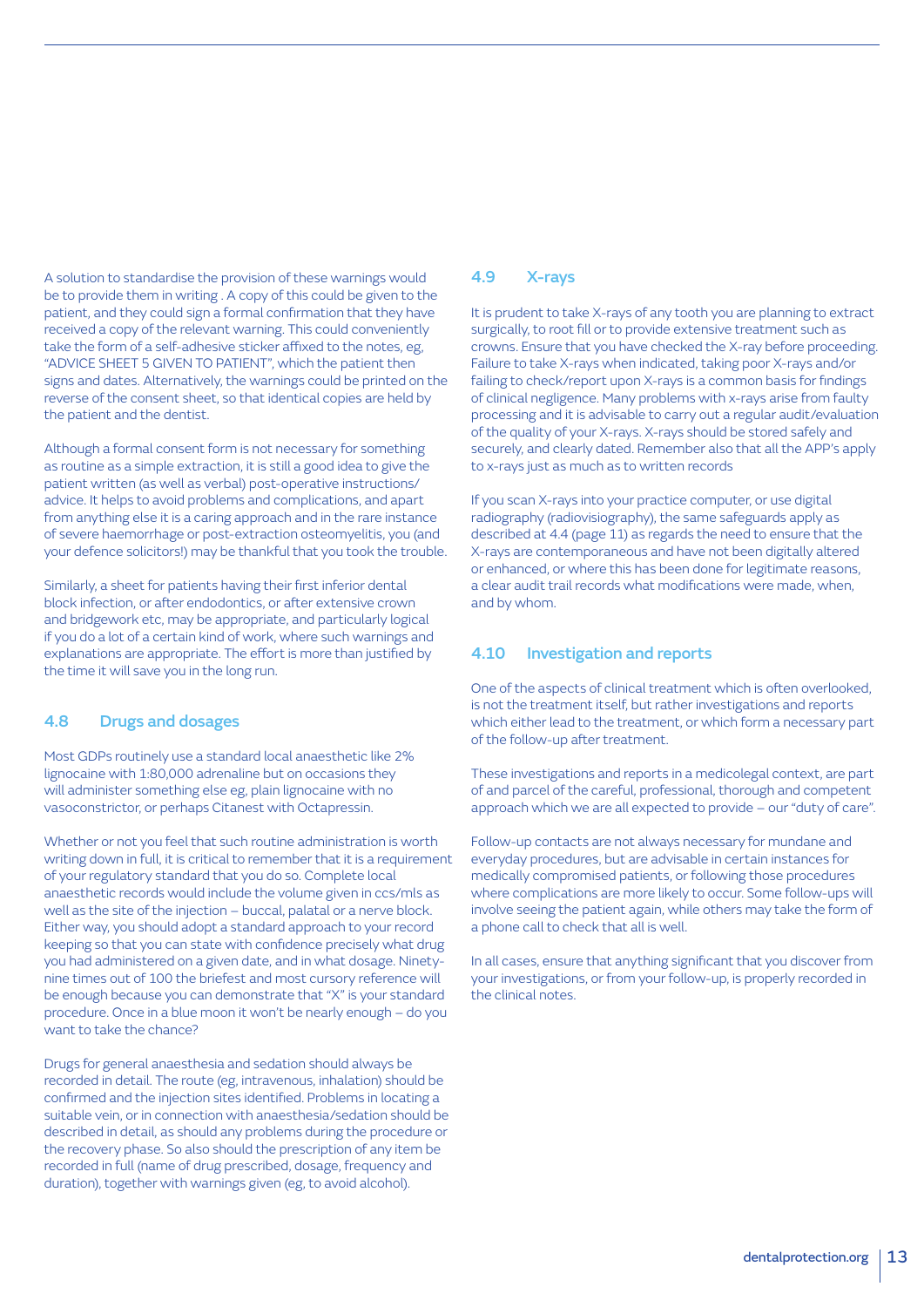#### 4.11 Payments and receipts

It is sensible to record all estimates/fee quotations, all requests for payment and all payments made, in the patient's notes; this helps to avoid uncertainty, confusion and possible dispute.

It should be made clear what each payment relates to, and/or whether the payment is a deposit, or a fee for a broken appointment, for example.

Keep a detailed record of every contact with the patient in connection with fee collection (eg, if the patient promises to send a cheque by a certain date, or promises to ring you back to discuss their unpaid account, then fails to do so). Here, the new right of access to records can be a positive advantage, as the patient can see how things appear from the other side.

#### 4.12 Computerised records

It is up to you how to keep your clinical records, and in your own best interest that the records should be as full and as comprehensive as possible. Many practices now keep some (or all) patient data on computer, and this either duplicates or replaces manually held information. Even if you keep some or most of your records on computer, you may still need some manual records eg, for non-digital X-rays, correspondence etc.

It is no defence in law that your computer broke down or you lost data, for whatever reasons. It is up to you to ensure that you can always produce, whether directly or indirectly (created from computer records), all the same information that has been discussed in this information pack so far. Being computerised is no justification for cutting corners in record keeping – indeed, quite the reverse.

The less detailed the information, the less useful it will be when trying to defend a claim for negligence or professional misconduct, so it is worth asking yourself whether you are comfortable with the quality and quantity of the records you are keeping and the safeguards and controls (eg, computer back-up) you are operating in order to protect them. Another area of particular importance is the need to be able to demonstrate that dated records are contemporaneous and cannot be amended at a later date.

Many clinicians fail to appreciate that changes to records may still be captured on, and retrievable from, the hard disk, even when the original entry is deleted or modified. Computerised records need to have a robust and secure audit trail, showing who made each entry, at what time, on what day etc. The same details should be available for each historical entry, so that the whole evolution of the final version of the records can be tracked with certainty.

Without this safeguard, the value of the records may be seriously reduced.

#### 4.13 Professional confidentiality

It is openly acknowledged in the guidance notes, which have been published alongside the Amendments to the *Privacy Act* that healthcare professionals already operate within an ethical code of confidentiality. Compliance with the new Act is in most cases achieved by continuing with the existing high standards of professional confidentiality.

Employers (practice owners) should take steps to ensure that all staff employed by the practice, understand the importance of professional confidentiality and the new privacy guidelines. It is sensible to include reference to this in the contract of employment for each employee, and to ensure that each employee receives a copy of the practice's Privacy Policy. Ideally, this should be explained and discussed at a practice meeting involving all members of the practice team, to ensure that a consistent approach is adopted which complies with the new legislation. Members of staff should understand that it is the dentist who is the holder of the record, and only the dentist should respond for requests to access to it. Having a standardised procedure and documentation (see Appendix) will make life considerably easier for the larger practice.

#### 4.14 How long should you keep records?

There is no short answer to this, as it depends upon why you need them. Different kinds of action against dentists have different limitation periods (time limits) before they become statute barred. The Dental Board of Australia currently suggests seven to ten years as a minimum for an adult patient, however consideration should be given to retaining the records for much longer, particularly if the patient had not reached the age of majority when you commenced their treatment. Instead of thinking of a good reason why you might need to keep records, you should be thinking of extremely good reasons why you might no longer need to keep them. Remember that the records may be your property, but the patient has a right of access to them, which is difficult to achieve if you have destroyed them.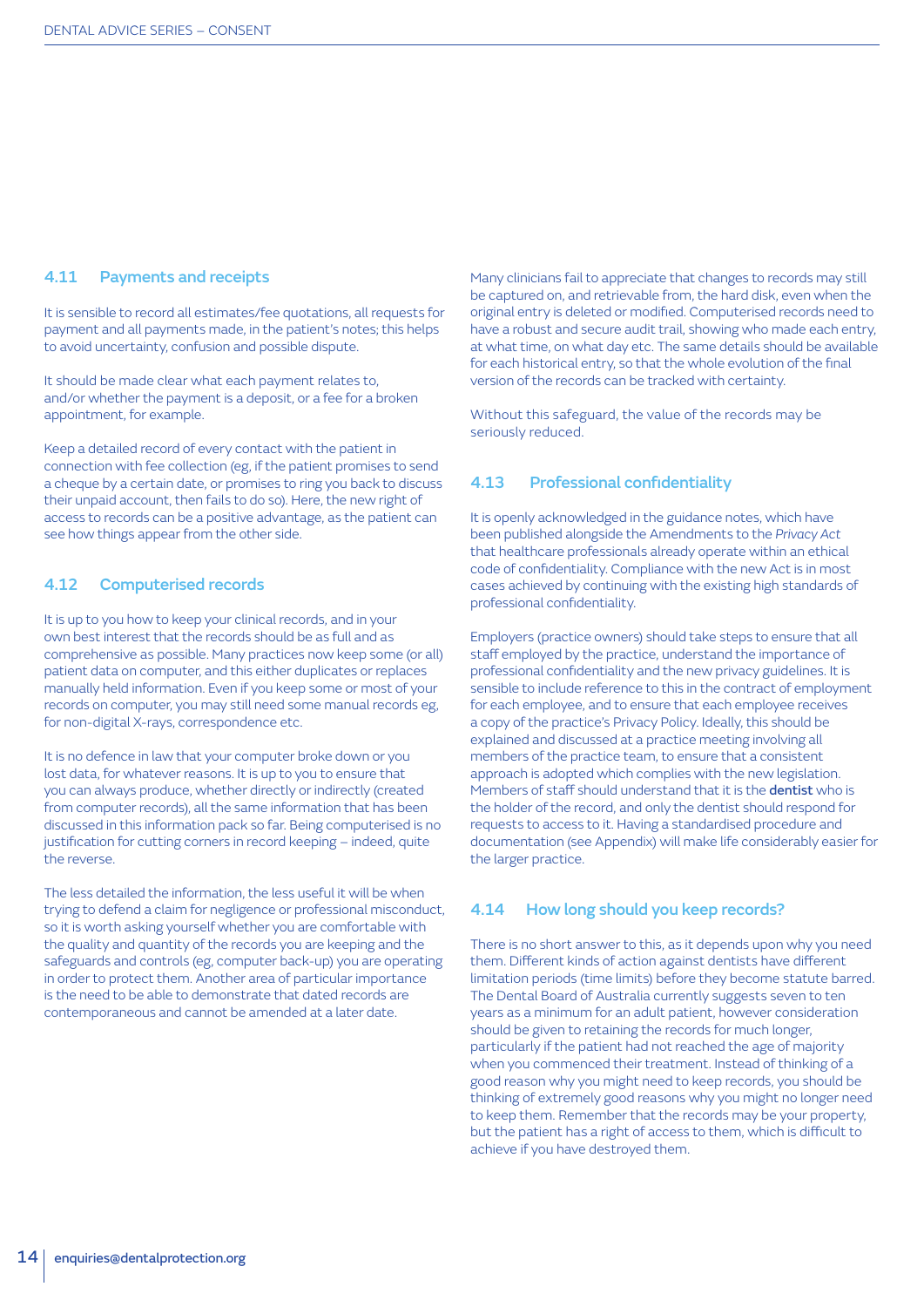Remember also that the new Privacy Legislation requires you to protect the patient's "sensitive information" even in the process of archiving or ultimately destroying the records.

The storage/space implications of this are frightening, and a particular problem arises in the case of orthodontic models for children, where it would be prudent to keep models for at least ten years after the child attains the age of 18 (ie, until age 28).

If in doubt, contact Dental Protection Australia for advice.

#### 4.15 Missing notes

Everything we have said so far relies upon having the patient's record to hand when you need it. Unfortunately, notes do go missing even in the best-regulated circles. It has even been known for a Health Fund or even a Dental Board to "lose" records, registration forms, claim forms, correspondence and X-rays – as many practitioners know to their cost.

Many practitioners attempt to cover themselves when notes cannot be found, by writing up a duplicate card or insert, in the hope that this can then be added to the main record when it comes to light. This – while certainly a step in the right direction and far better than keeping no record at all –can produce a different kind of problem whereby the record gets split into two, three or more sections and serious consequences can so easily result if, for example, the "missing" section could have reminded you that this patient has had rheumatic fever, is allergic to penicillin, takes steroid medication, or has a history of hepatitis B or HIV. These examples impact upon APP10 – Quality of personal information and also APP11 – Security of personal information.

When X-rays and other records have to be stored, a duplicate set of notes is a safe and sensible answer, but is it dangerous to accept this as anything more than a temporary expedient, with the priority remaining to find the actual notes as soon as possible.

Where only clinical notes have to be written up, a desk-diary type of record can be kept, with the patient's name, date of birth etc. and a note of exactly what you would have written on the notes themselves. This then becomes a permanent contemporaneous record which can easily be transferred across to the main record and cannot get mislaid like a loose duplicate card could do.

#### 4.16 Back-ups and safeguards

When you think about it, your appointment book and/or day list, any receipt stubs, laboratory tickets and many other kinds of everyday information could all be a valuable double check on dates/ days of attendance, treatment provided, payments made, etc and occasionally they can be essential in unravelling a chain of events which is confused by the absence of a single entry or date in the clinical record itself. These sources of information are a valid part of the total "record" of a patient's treatment. Don't confuse "record card" with "record".

Think about all the different kinds of records you have and whether or not you keep them (or for how long) so that you can maintain the most effective back-up system without duplicating work unnecessarily.

#### 4.17 The team approach

Neither you nor your staff should ever advertise the fact that a patient's records are missing or mislaid; it does not inspire confidence and it makes a patient even more likely to adopt a confrontational stance or even to consider litigation.

Keep your back-up records and make every effort to regain the integrity of the notes as soon as possible. Do not accept missing notes as being inevitable or acceptable or your staff will soon start to think the same way. Always emphasise the importance and seriousness of clinical records to all your staff and help them to help you by setting up efficient systems for making and keeping records, and by sticking to the chosen protocol yourself.

Remember always that any record you make may now be seen and read by others. Records should be written and maintained in the knowledge that one day, they may be read out in Court, or at the Dental Board.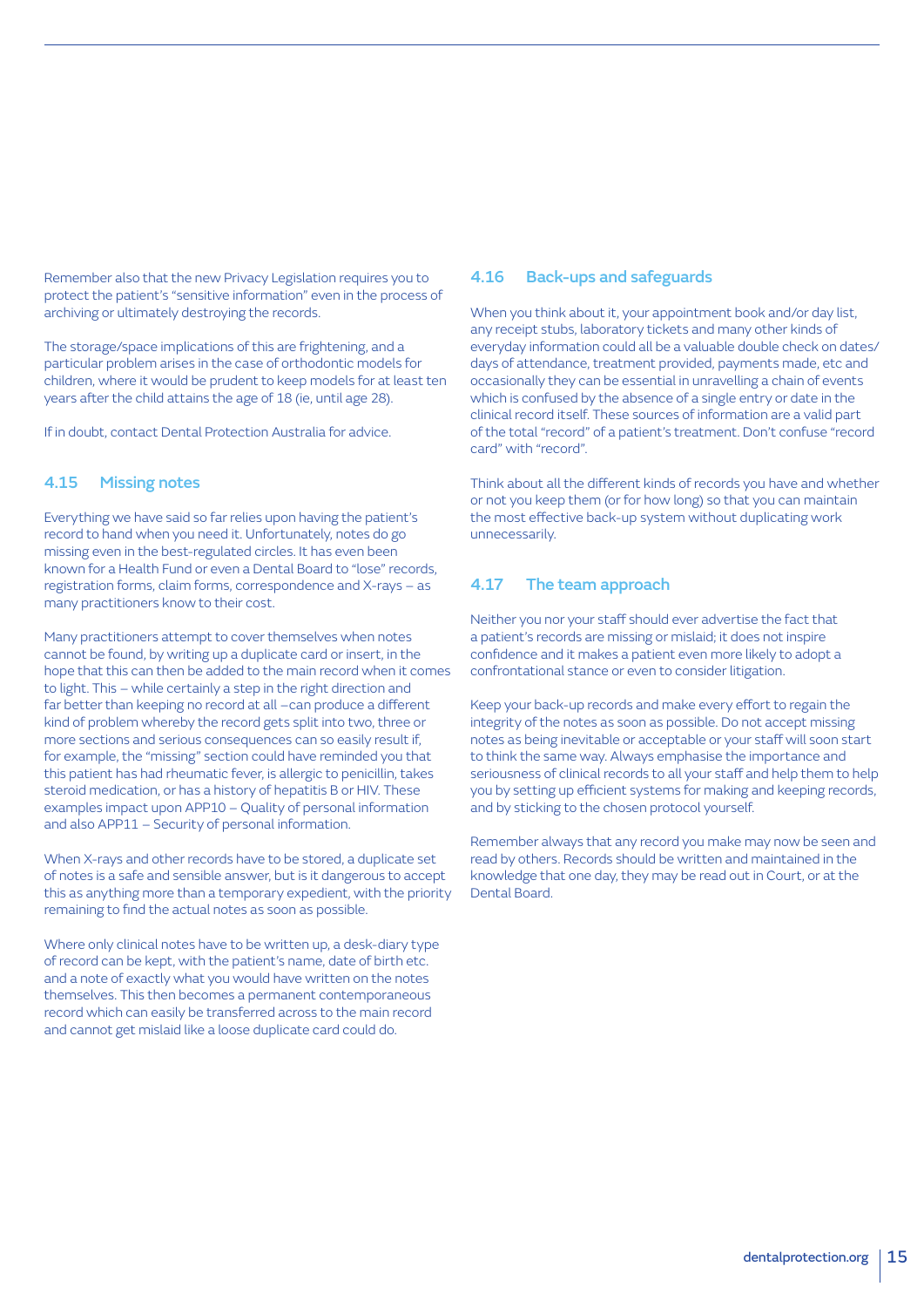### **SUMMARY**

- 1. Clinical records are an essential part of good clinical practise and good practice management. They are now covered by federal legislation in the form of the *Privacy Act*.
- 2. Dentists and staff alike must understand the legal significance and importance of records, and realise the serious problems that can arise from a casual approach to records and record keeping.
- 3. Even the best clinical records are of little use without an effective filing system and organisation, and even this will not solve your problems unless everybody follows the rules.
- 4. Clinical notes should, as a general rule, never leave the practice premises. This could violate APP11 (Security of personal information) unless special precautions are taken.
- 5. Clinical records are confidential, but dentists and staff should appreciate the significance of the new Privacy Legislation. The dentist is the "holder" of the record, and only the dentist should ever give a patient access to their dental records.
- 6. The original records and X-rays are the property of the practice, and should never be released direct to a patient. They may be provided on request to a protection organisation such as Dental Protection, or to Dental Protection's lawyers, who may then copy the records and X-rays, keeping the originals safe. Whenever you forward original record cards or X-rays to Dental Protection or anyone else, always use a secure form of recorded delivery for this and/or request a written acknowledgement of delivery. Requests for copies of the records may be received from patients, a child's parents, the patient's solicitors, and occasionally even the police – see (8).
- 7. In certain Health Funds, records (the originals) must be provided to the Fund on request, for audit purposes. Always take copies of records before releasing the originals to anyone.
- 8. In some States there is additional, directly related legislation which places further obligations upon clinicians. In Victoria, for example, the *Health Rights Act* imposes a specific requirement for dentists to keep clear, accurate and up to date information about their patients and the treatment they receive.
- 9. Poor or inadequate record keeping is no longer a private matter, or simply an ethical/performance issue; a dentist can face triple jeopardy because he/she can face challenge, investigation and statutory fines from the Health Services Commissioner (or equivalent agency in certain states and territories), as well as the Office of the Australia Information Commissioner and the Dental Board.
- 10. If in doubt about any circumstances when the release of records has been requested, contact Dental Protection for advice.

If you have any questions about the way we keep and use your personal and health information and records, please feel welcome to ask us. Our contact details are on the back page.

Further information on your rights under national privacy legislation, is available from the Office of the Australian Information Commissioner.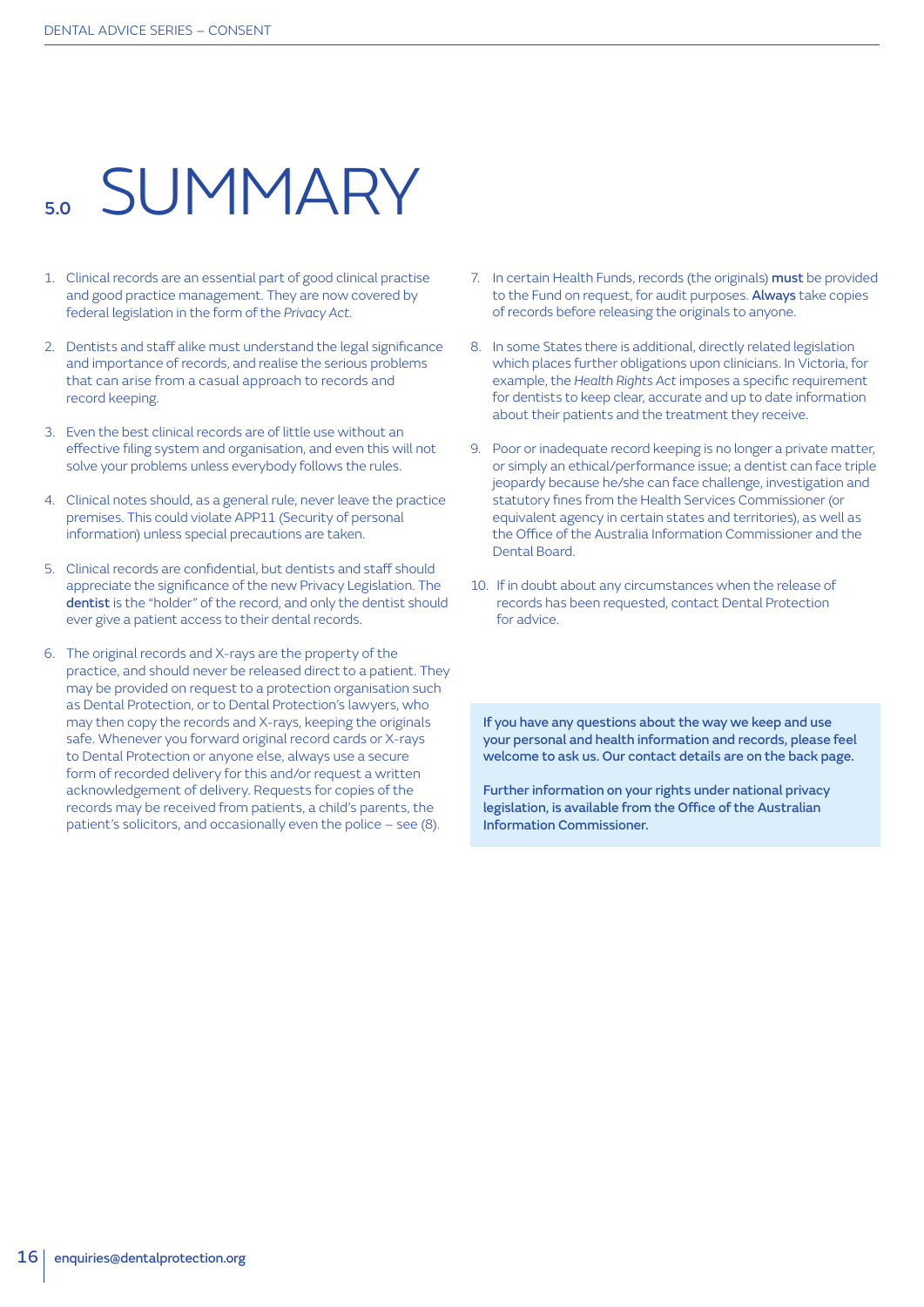# APPENDIX A

#### MODEL PRIVACY POLICY (suggested text)

In this practice we want to provide you with the best possible care and treatment. To help us to do this, we need to find out more about you, about your general health (including any medication you might be taking), and about your concerns and preferences.

Every time we see you, we make notes relating to your consultations and treatment here, which include dates, details of any discussions we have with you, and of treatment provided. There may be exchanges of correspondence between this practice and other healthcare professionals involved in your care and treatment. Our administration staff will also keep financial records relating to our professional fees for services you receive from us. Where necessary, this further information might need to be shared with people outside the practice to assist the practice with fee collection.

We collect this information, and we keep it safely in confidential records within the practice. At this practice we keep some of these records on paper, and other on a computer (delete or amend as appropriate). Your records include any X-rays we might take for you, any special reports we might request (eg, from a specialist) and correspondence with specialists and other third parties relating to your care and treatment.

In order to safeguard your interests, we recognise our responsibility to treat all this information as confidential, and to respect your privacy and your right to know what information we are holding, who might see it (and under what circumstances) and what we use it for. Within this practice we have a Privacy Policy which is as follows:

- 1. Information such as your name and address is used when we need to write to you about your treatment, or to process accounts or for other administrative purposes relating to the treatment you receive here. It may be seen or used by members of our practice staff, or by third parties who assist or advise the practice, but only for the above purposes.
- 2. Information about your health and other information of a personal nature, may be shared or disclosed with other healthcare professionals where we believe this is necessary for reasons connected with your treatment.
- 3. Every effort is made to keep your personal and health information up to date. You can help us by letting us know of any changes in your personal details (name, address etc) or health/medication.
- 4. Various precautions are taken to keep your records safe, secure and confidential while they are stored here. We would be happy to explain these to you upon request.
- 5. You can ask to see the records we hold about you, and other people can make such a request on your behalf, with your prior agreement. We will do our best to explain any parts of your record, to help you to understand what they mean.
- 6. If, upon seeing your record, you think that any of the information is incorrect or inaccurate, you can ask us to change it.
- 7. Although all the records we keep about you (including X-rays etc) remain the property of the practice at all times, you do have a right to request a copy of any part of, or all of your records. There is a formal process for this, which will be explained to you at the time your request is made.
- 8. A fee may be payable in several of the situations at (5), (6) and (7) above. This fee might vary according to the amount of time/ administration involved in dealing with your request.
- 9. There may be certain situations where we might be required to release information about you, your health and your treatment, such as emergency situations, or to satisfy legal or contractual requirements (for example, if any of your treatment is being provided through a Health Fund).
- 10. Case studies, lectures and professional meetings form an important part of the ongoing training and development of dentists and practice staff, for the ultimate benefit of all the patients we treat. Steps are taken to ensure that the identity of any patient whose records might for used for this purpose, is not revealed outside the practice.

If you have any questions about the way we keep and use your personal and health information and records, please feel welcome to ask us. Our contact details are on the back page.

Further information on your rights under national privacy legislation, is available from the Office of the Australian Information Commissioner.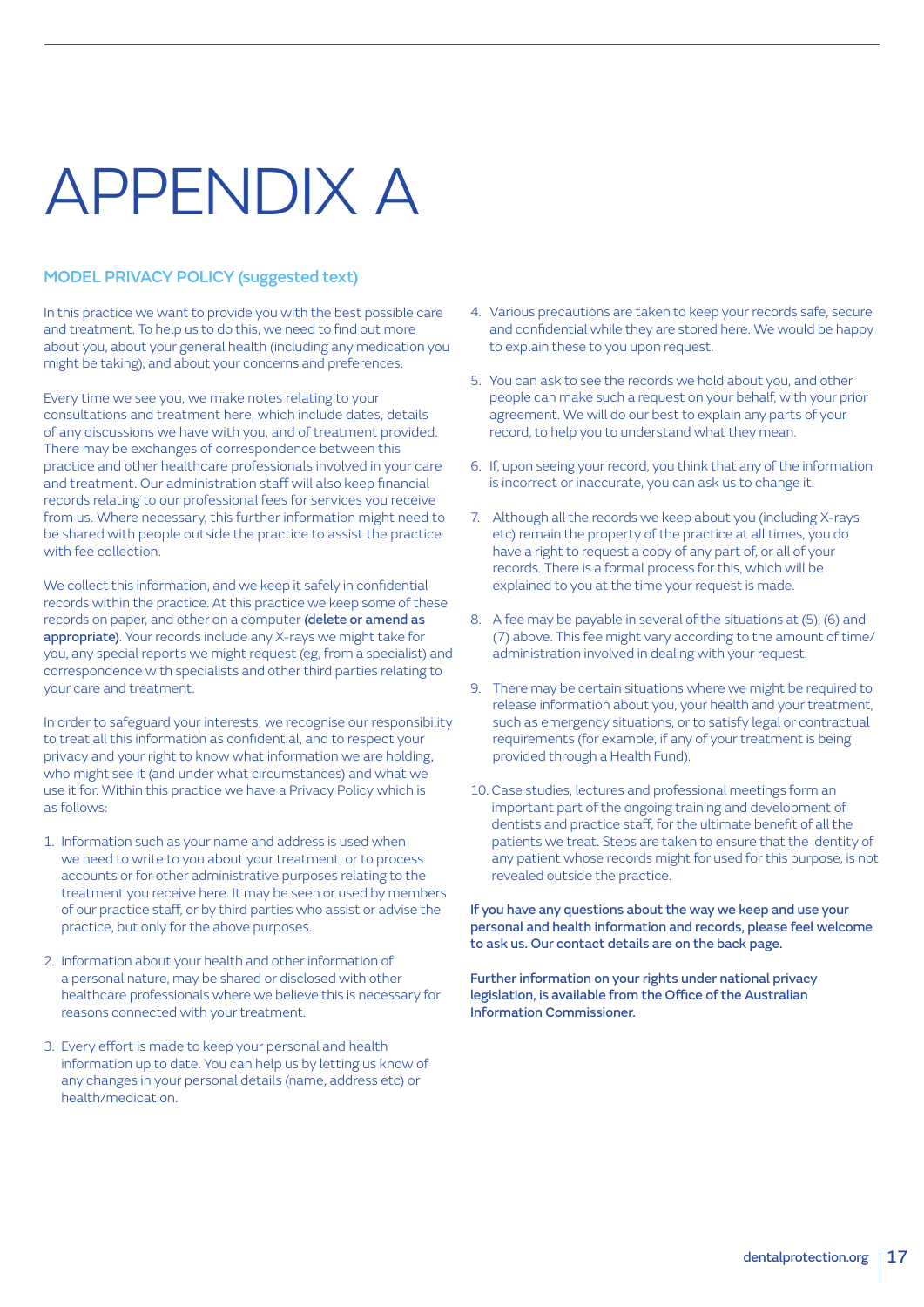# APPENDIX B

#### MODEL FORM

| Application for Access to Health Records<br>Privacy Amendment (Enhancing Privacy Protection) Act 2012                                 | Certification: I certify that I am (Name)                                                                                                           |        |  |
|---------------------------------------------------------------------------------------------------------------------------------------|-----------------------------------------------------------------------------------------------------------------------------------------------------|--------|--|
| Details of the record to be accessed:                                                                                                 |                                                                                                                                                     |        |  |
|                                                                                                                                       |                                                                                                                                                     |        |  |
| Patient:                                                                                                                              |                                                                                                                                                     |        |  |
|                                                                                                                                       |                                                                                                                                                     |        |  |
|                                                                                                                                       | and that I have known the applicant for  years as an<br>employee/client/patient/personal friend and have witnessed the<br>applicant sign this form. |        |  |
| Date of birth  / /                                                                                                                    |                                                                                                                                                     |        |  |
|                                                                                                                                       |                                                                                                                                                     |        |  |
| Access required to the following:                                                                                                     | Official use only                                                                                                                                   |        |  |
| Record in respect of treatment provided on or between                                                                                 |                                                                                                                                                     |        |  |
| / / (approximate date)  / / (approximate date)                                                                                        |                                                                                                                                                     |        |  |
|                                                                                                                                       | Health professional authorising access                                                                                                              |        |  |
|                                                                                                                                       |                                                                                                                                                     |        |  |
|                                                                                                                                       | Request for access acknowledged on (date)  / /<br>(within 14 days of request)                                                                       |        |  |
|                                                                                                                                       | Access provided on (date)  / /<br>(within 30 days of initial request)                                                                               |        |  |
| Details of applicant (if different from above):                                                                                       | Further action:                                                                                                                                     |        |  |
| Name:                                                                                                                                 | Explanatory notes given to patient                                                                                                                  | Yes/No |  |
|                                                                                                                                       | Corrections requested                                                                                                                               | Yes/No |  |
|                                                                                                                                       | Applicant notified outcome                                                                                                                          |        |  |
| <b>Declaration:</b> * delete as appropriate                                                                                           |                                                                                                                                                     | Yes/No |  |
| * I declare that the information given by me is correct to the best                                                                   | Copies provided                                                                                                                                     | Yes/No |  |
| of my knowledge and that I am entitled to apply for access to the<br>health record referred above under the terms of the Privacy Act. | Copying fee (\$)                                                                                                                                    | Yes/No |  |
| * I am the patient                                                                                                                    | Comments and details of copies provided                                                                                                             | Yes/No |  |
| * I have been asked to act on behalf of the patient and attach the<br>patient's written authorisation                                 | <b>Additional comments</b>                                                                                                                          |        |  |

\* I am acting in loco parentis and the patient is under age 16 and (is incapable of understanding the request) (has consented to my making this request).

| Fee received (\$) Signed |  |  |
|--------------------------|--|--|

Fee received (\$.......) Signed ................................. Date ........... /........... /...........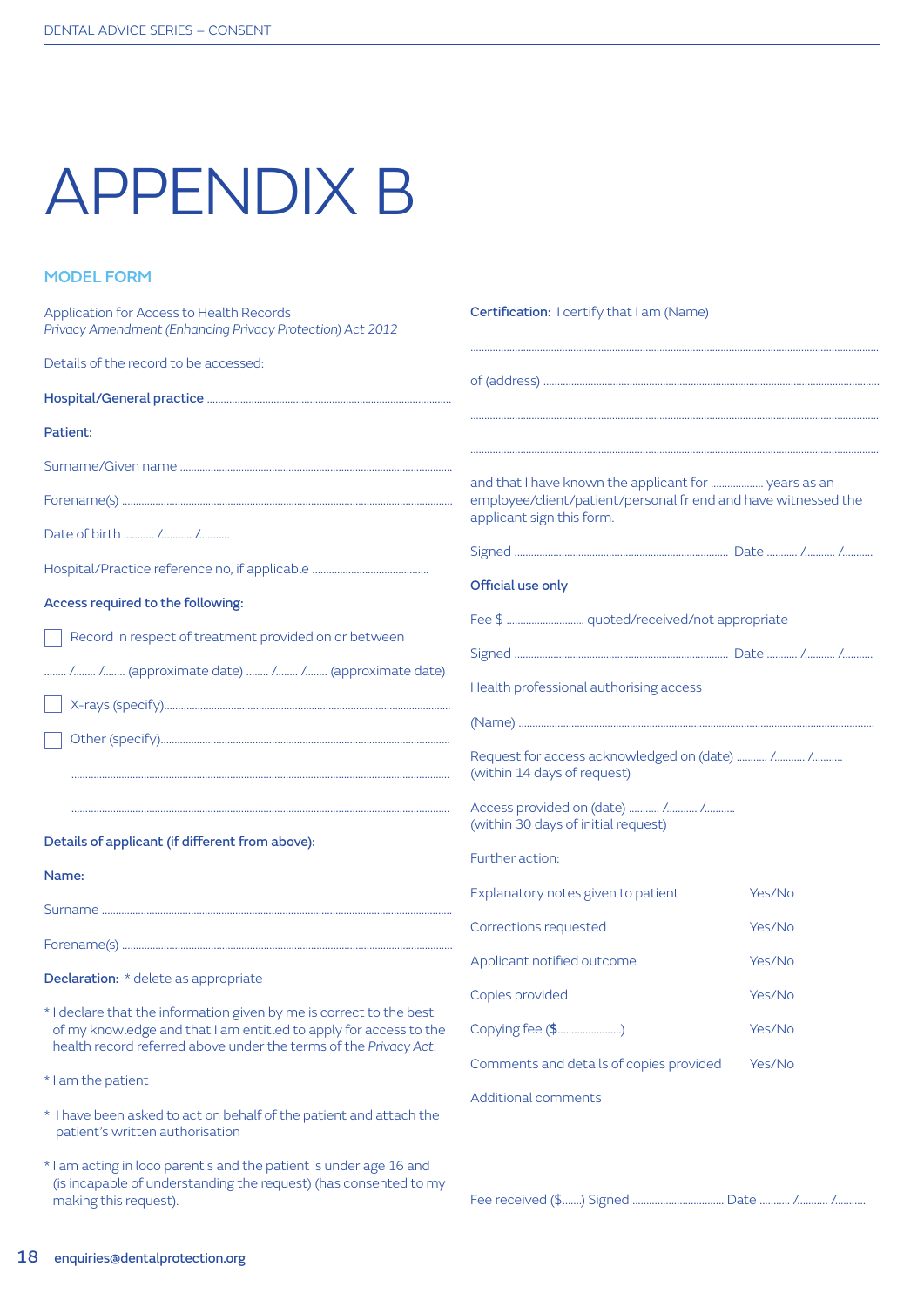# APPENDIX C MODEL EXPLANATORY NOTES

#### ACCESS TO RECORDS – YOUR QUESTIONS ANSWERED

These explanatory notes should be given to any patient who requests access to their records.

In compliance with the Amendment to the *Privacy Act 2000*, which took effect on 21 December 2001, and further the *Privacy Amendments (Enhancing Privacy Protection) Act 2012*, enacted on 12 March 2014 it is part of this practice's published Privacy Policy that our patients have a right of access to their dental records. The procedure for this is as follows:

- 1. Applications for access should be made using our practice's standard form. Copies are available from reception.
- 2. In many cases, it may be possible to let you see your records immediately. Although you can make your initial request to any member of staff, only the dentist can authorise the access, and it would depend upon how much time the dentist had available when you make such a request.
- 3. If for any reason it is not possible to allow you to inspect your records immediately, we will acknowledge your request within 14 days, and arrangements will be made for you to be able to see your records within 30 days. These are your rights under wthe *Privacy Act*.
- 4. Your dentist will be happy to explain any terms or other details in your records that you do not understand.
- 5. If you would like to receive a copy of any part, or all of your records (including any X-rays, photographs, models, or any other part of your records which can be copied), we will try to supply this to you within 30 days of receiving your completed application form. Copies of certain items can take a little time to produce, especially if you have been a patient here for some time and/or of your records are extensive.
- 6. If, upon seeing your records, you feel that any information they contain is inaccurate, you can ask us to correct any relevant entries. In situations where we cannot agree to make any changes you are requesting, you can ask us to include within our records, a statement from you indicating what corrections you had requested.
- 7. A fee is payable for access to your records, for any time taken to explain them to you, and to cover any associated administration/ copying costs. You will be told what this fee is likely to be when you make your application for access, or within 14 days of making your request. This fee may be payable before access is provided.

Please contact Dental Protection if you need any further information in relation to any of the information in this booklet. Contact details are on the back page.